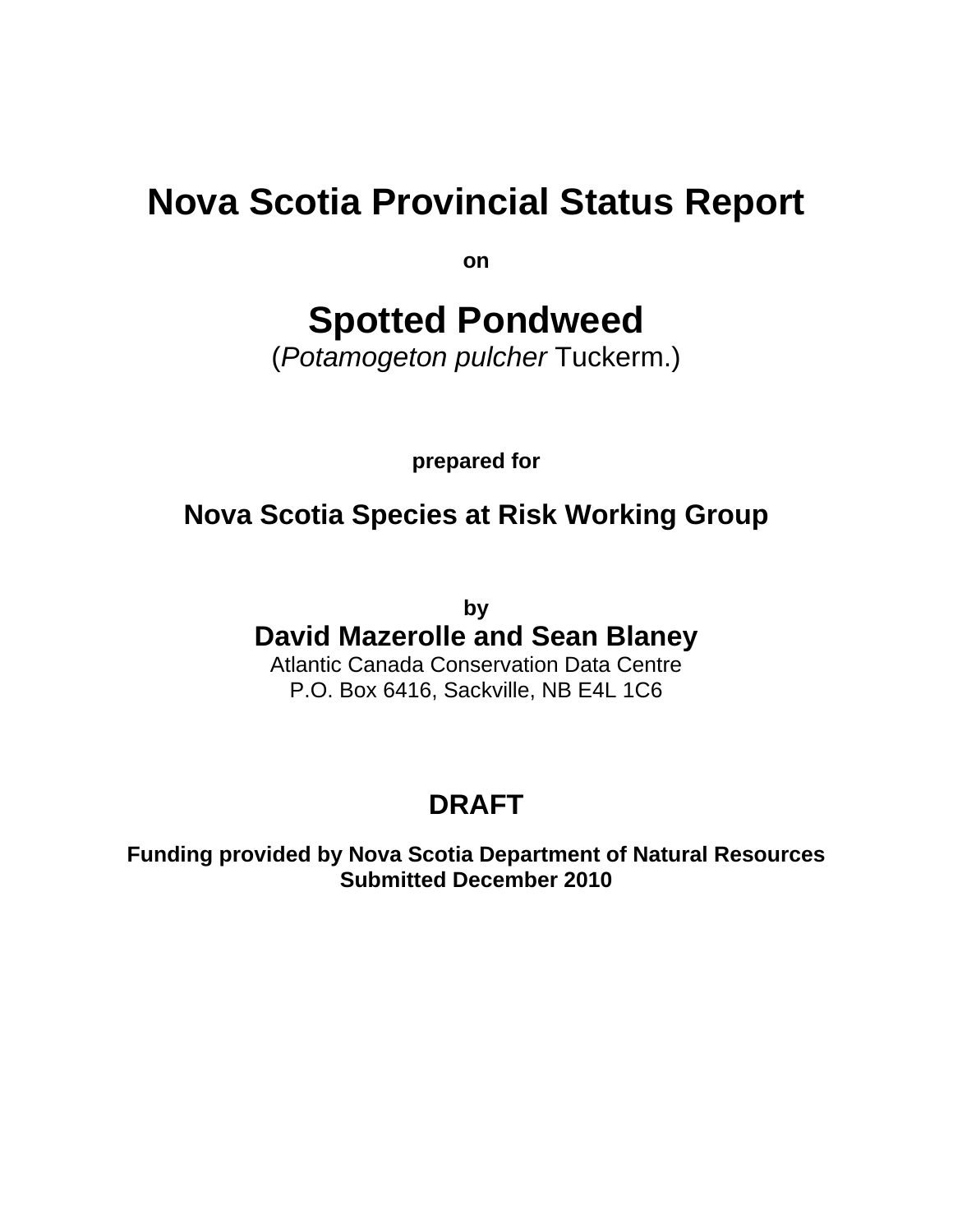## **EXECUTIVE SUMMARY**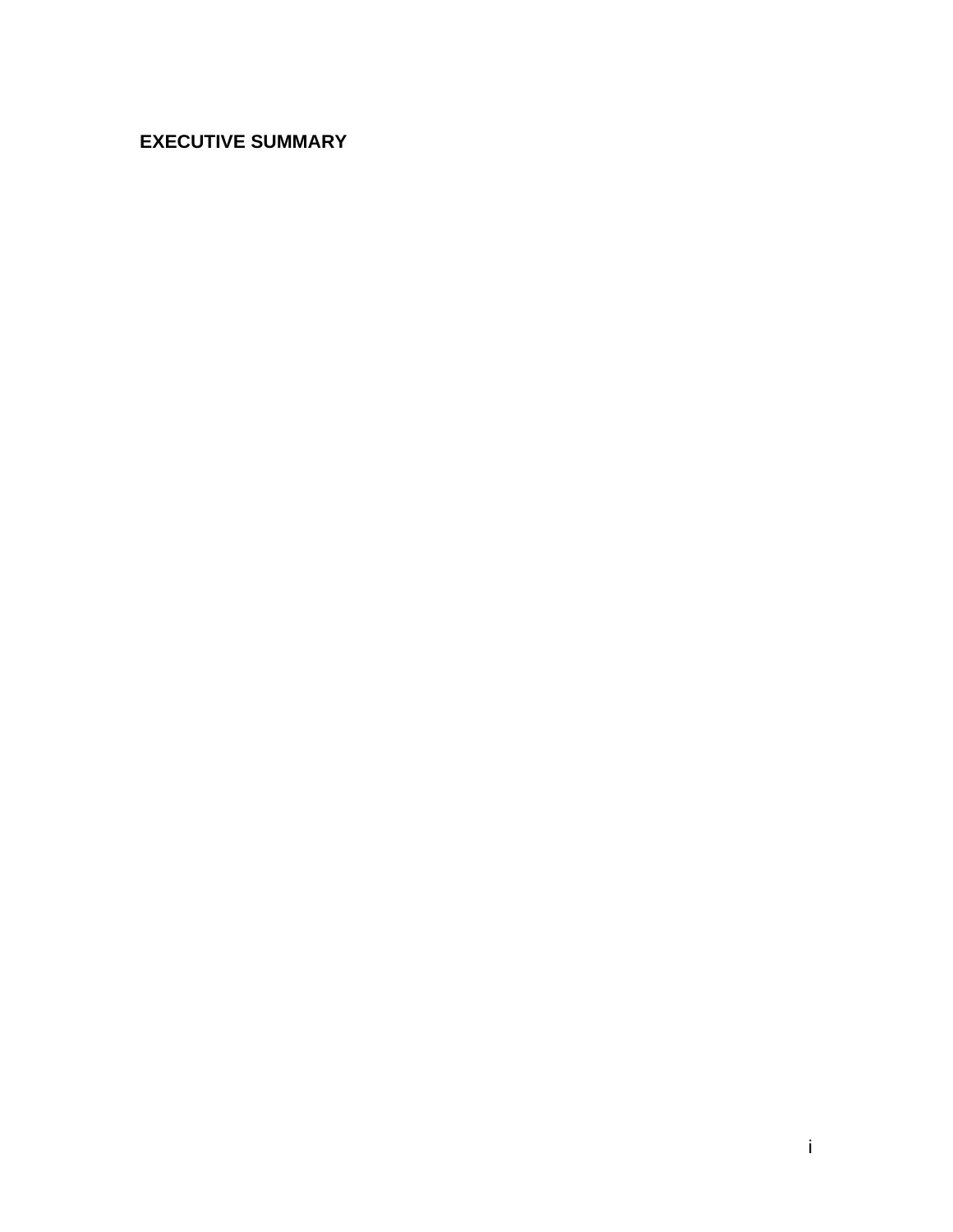## **TABLE OF CONTENTS**

| <b>Non-Legal Status and Ranks.</b> |  |
|------------------------------------|--|
|                                    |  |
|                                    |  |
|                                    |  |
|                                    |  |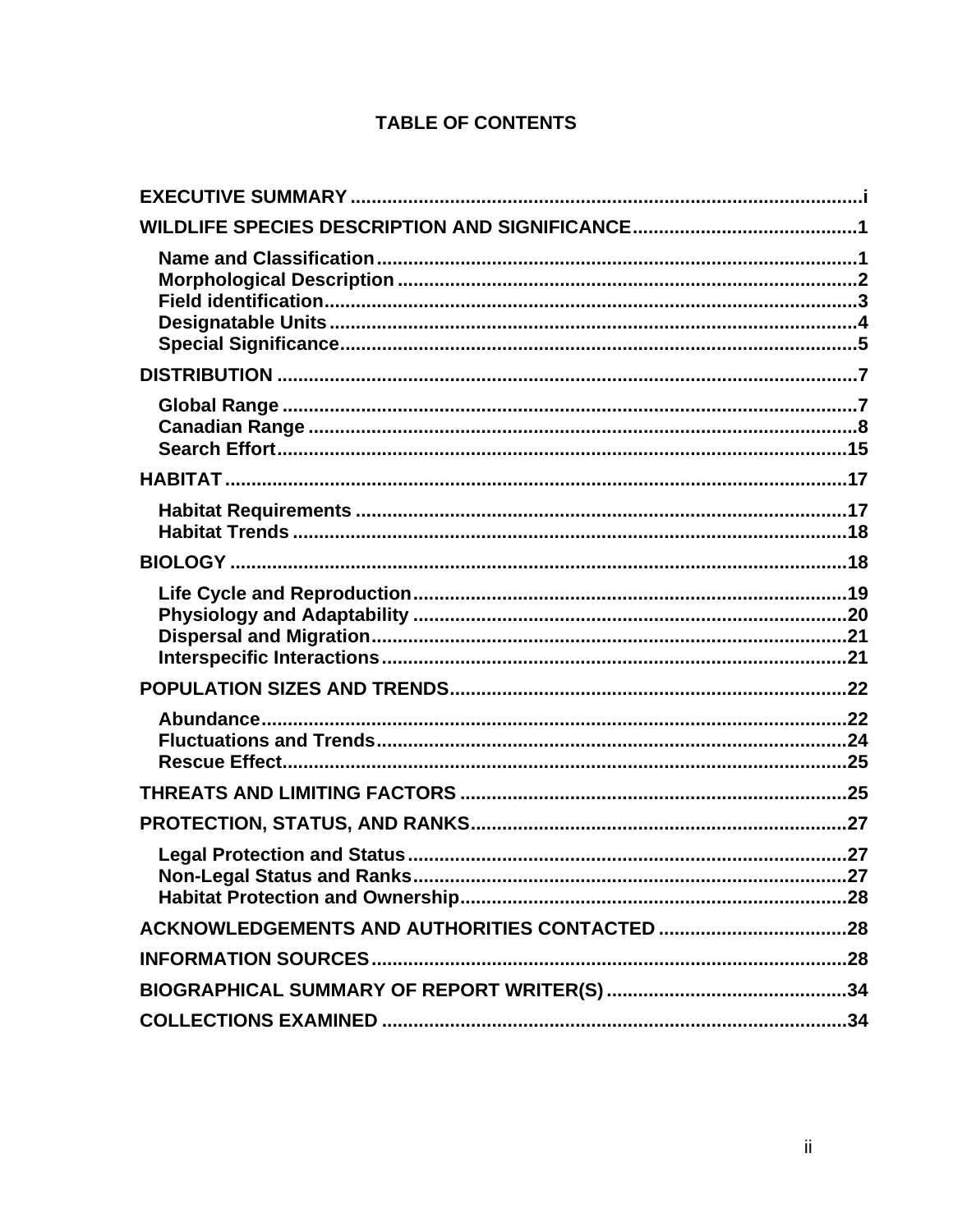## **List of tables**

Table 1. Location, observer and survey date for all confirmed Spotted Pondweed (*Potamogeton pulcher*) populations, with notes on abundance and habitat.

## **List of figures**

Figure 1. Spotted Pondweed (*Potamogeton pulcher*) with prominent floating leaves growing in its natural habitat in association with Purple bladderwort (*Utricularia purpurea*) and Greater bladderwort (*Utricularia macrorhiza*).

Figure 2. Line drawing of Spotted Pondweed (*Potamogeton pulcher*) showing spotted stem, floating leaf shape, submersed leaf shape, inflorescence and fruit shape (source: Holmgren 1998).

Figure 3. Global distribution of Spotted Pondweed (*Potamogeton pulcher*). Range outlined in the United States is based on state-level distribution data (Natureserve 2010). Range in Canada is identified by points corresponding to known occurrences.

Figure 4. Distribution of Spotted Pondweed (*Potamogeton pulcher*) in Nova Scotia. Numbers refer to those used in Table 1. The twelve confirmed populations are: 1) Rhodenizer Lake, 2) Maitland Pond, 3) Hirtle Lake, 4) Charleston, 5) Mill Village, 6) Buggy Hole Brook, 7) Shingle Lake, 8) Carrigan Lake, 9) Placides Lake, 10) Raynards Lake, 11) Salmon Lake and 12) Upper Musquodoboit.

Figure 5. Distribution of Spotted Pondweed (*Potamogeton pulcher*) in Queens County and Lunenburg County, Nova Scotia. Numbers refer to those used in Table 1. The eight confirmed populations in this region of occurrence are: 1) Rhodenizer Lake, 2) Maitland Pond, 3) Hirtle Lake, 4) Charleston, 5) Mill Village, 6) Buggy Hole Brook, 7) Shingle Lake and 8) Carrigan Lake.

Figure 6. Distribution of Spotted Pondweed (*Potamogeton pulcher*) in Yarmouth County and Digby County, Nova Scotia. Numbers refer to those used in Table 1. The three confirmed populations in this region of occurrence are: 9) Placides Lake, 10) Raynards Lake and 11) Salmon Lake.

Figure 7. Distribution of Spotted Pondweed (*Potamogeton pulcher*) in Halifax County, Nova Scotia. Number refers to that used in Table 1. The only confirmed population in this region of occurrence is at Upper Musquodoboit (12).

Figure 8. Atlantic Canada Conservation Data Centre rare plant survey sites visited in Queens, Lunenburg and Annapolis counties from 2007 to 2010. Stars indicate survey sites where previously unknown Spotted Pondweed (*P. pulcher*) populations were discovered.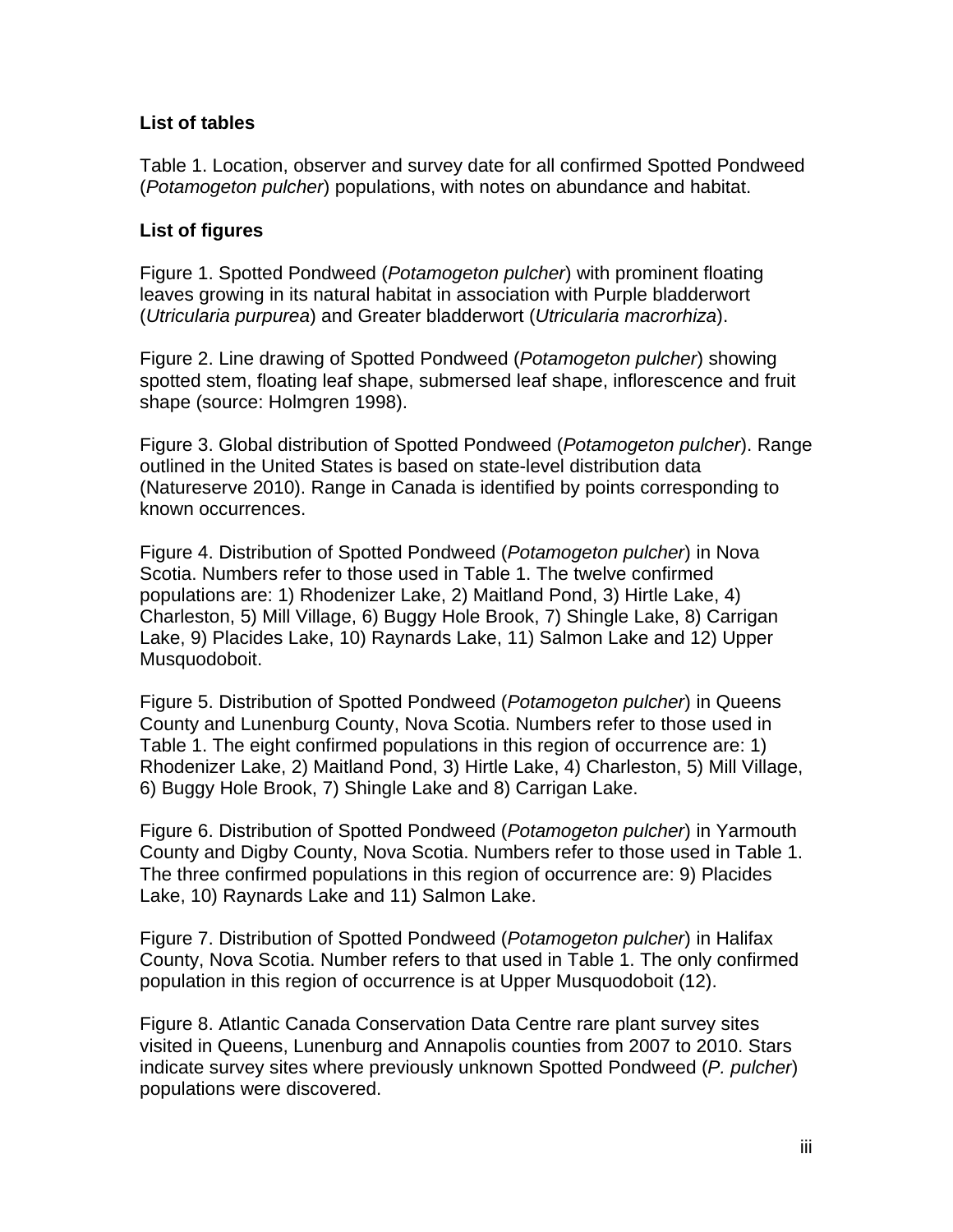## **WILDLIFE SPECIES DESCRIPTION AND SIGNIFICANCE**

#### **Name and Classification**

| Potamogeton pulcher                                              |
|------------------------------------------------------------------|
| Tuckerman, 1843                                                  |
| Potamogeton amplifolius var. ovalifolius                         |
| Morong ex Benn., 1904                                            |
| Potamogeton amplifolius f. amphibius Benn., 1904                 |
| Potamogeton amplifolius var. amphibius                           |
| (Benn.) Graebn., 1907                                            |
| Spirillus pulcher (Tuckerman) Nieuwl., 1913                      |
| Potamogeton pulcher f. amphibius Hagstr., 1916                   |
| Spotted Pondweed, Heartleaf pondweed<br>English vernacular name: |
| Potamot gracieux                                                 |
| Potamogeton L. (Pondweed)                                        |
| Potamogetonaceae (Pondweed family)                               |
| Najadales                                                        |
| Alismatidae                                                      |
| Liliopsida (Monocotyledons)                                      |
| Magnoliophyta (Angiosperms)                                      |
|                                                                  |

Spotted or Heartleaf pondweed (*Potamogeton pulcher*) was described by American botanist Edward Tuckerman in 1843 from specimens collected in Massachusetts. He must have been quite taken by the species, assigning it a specific epithet that translates to "beautiful" or "handsome". During the early  $20<sup>th</sup>$ century, taxonomic revisions of the pondweed family and difficulties in defining taxa in a group prone to hybridization and morphological variation resulted in *P. pulcher* being given several other names. Three of these involved the relegation of this species to a variety or form of Large-leaf Pondweed (*Potamogeton amplifolius*), the species which Spotted Pondweed most closely resembles. Recent treatments of *Potamogeton* have upheld the taxon as a distinct species (BONAP 2010, Haynes and Hellquist 2000, Natureserve 2010).

The pondweed family (Potamogetonaceae) is one of the most common and widespread groups of aquatic vascular plants on the planet (Pip 1987). The pondweed genus (*Potamogeton*) includes approximately 100 species (Haynes and Hellquist 2000, Wiegleb 1988), 33 of which are found in North America (Haynes and Hellquist 2000). Most are of the northern hemisphere and the highest specific densities are found in eastern North America, Western Europe, Siberia and Japan (Wiegleb 1988), where numerous species may co-occur within a site (Pip 1987, see also BONAP 2010, Haynes and Hellquist 2000). Pondweeds are a major source of food and shelter for animals, and are among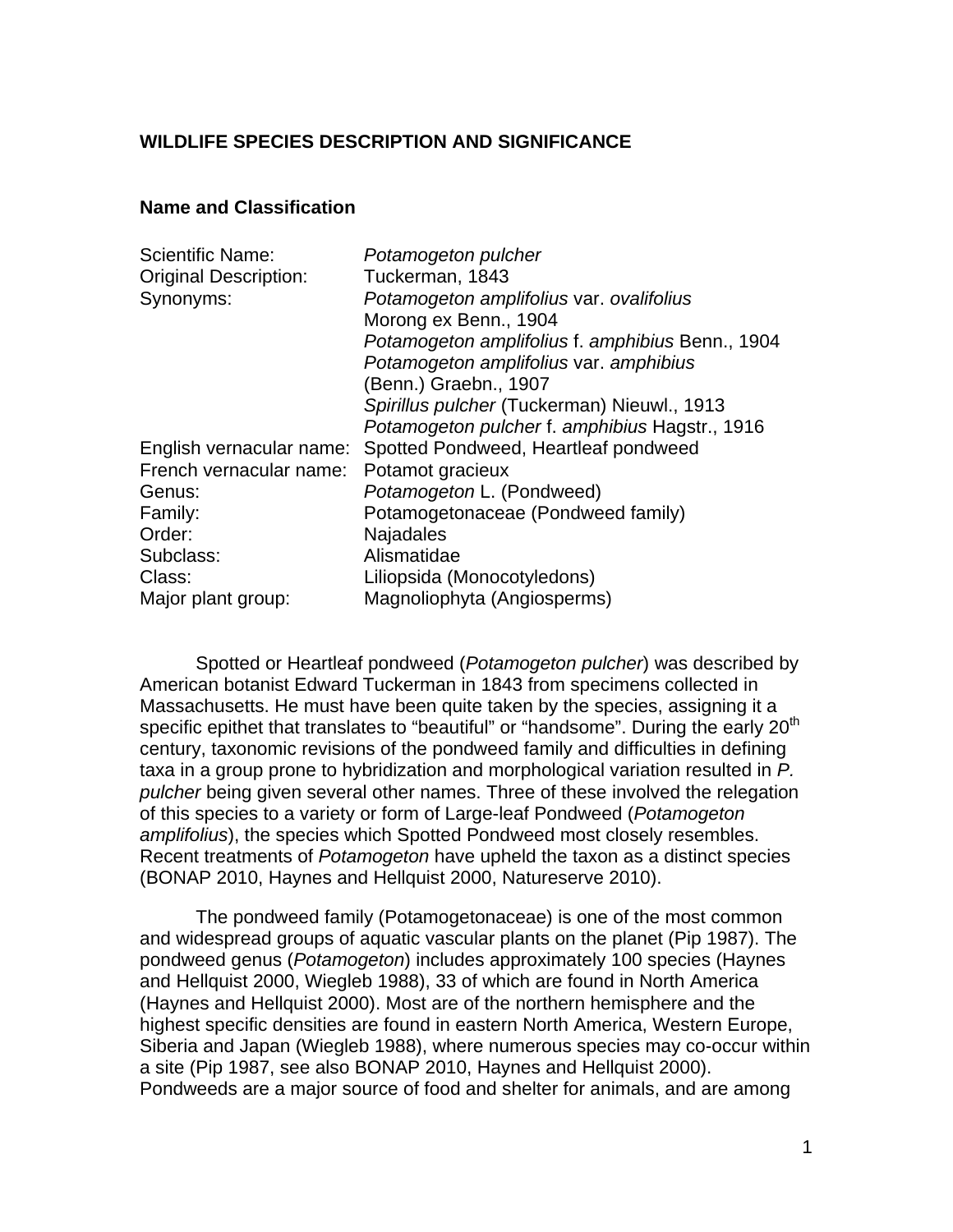the most important vascular plants in aquatic ecosystems (Barrat-Segretain 1996, Newman 1991, Wiegleb *et al.* 1991).

The significant range of environmental variation displayed by pondweeds and the fact that plants often remain infertile (thus lacking fundamental diagnostic features), have made understanding of this group difficult (Ogden 1943). Species are also known to hybridize frequently and hybrids comprise an important part of pondweed diversity (Kaplan and Fehrer 2006, Ogden 1943, Wiegleb and Kaplan 1998). In addition to the ca. 100 species in the genus, Wiegleb and Kaplan (1998) recognize 50 hybrids as being well established and distinguishable from the parent species, while noting that many other hybrids proposed in the literature require further investigation.

Although the genus has been divided into several sections and subsections, these have not been retained in the most recent North American taxonomic treatment (Haynes and Hellquist 2000).

#### **Morphological Description**

The description offered below is an amalgamation of those presented by Haynes and Hellquist (2000), Wiegleb and Kaplan (1998) and Ogden (1943), with some additional notes on leaf shape from Scribailo and Alix (2002). Although some technical elements important for the positive identification of specimens are included, many were omitted for the sake of conciseness and simplicity. Figure 1 illustrates the species in its natural habitat and Figure 2 shows line drawings of distinguishing characteristics.

 Spotted Pondweed is an aquatic herbaceous plant arising from a slender, often dark-spotted, perennial rhizome 5-1 mm in diameter. Its vertical stems are annual, unbranched, round in cross-section, 1-2.5 mm in diameter, 8-95 cm long and usually conspicuously dark-spotted, particularly near the bottom. Stem nodes do not bear oil glands. Both submersed and floating leaves are produced, arranged alternately or in a spiral along the stem. Floating leaves are roundishovate, typically 2-8.5 cm long and 1.5-4.5 cm wide, leathery in texture, petioled (1-16 cm in long), light to dark green on their upper surface, with cordate or roundish bases and15-21 veins. Submersed leaves are of two somewhat distinct types, the upper ones translucent, lance-shaped, tapering at both ends and sometimes undulate and the lower ones thicker, sometimes arched, broadly lance-shaped to oblong with rounded tips. Mid-stem leaves transitional between these two types are also often present. Submersed leaf blades are dark green, typically 4-14 cm long and 1-2.5 cm wide with 7-21 veins, tapering at their base to a short petiole or sometimes almost sessile. Stipules of the submersed leaves are light to dark brown, fairly inconspicuous and decay early in the season while those of the floating leaves are persistent, narrowly triangular and 2-5 cm long. Buoyed by the floating leaves, the inflorescences are held above the water's surface on terminal or axillary peduncles 5-8 cm long and as thick as (or slightly thinner than) the stem. Flowers are bisexual, small (1.5-2.5 mm wide) and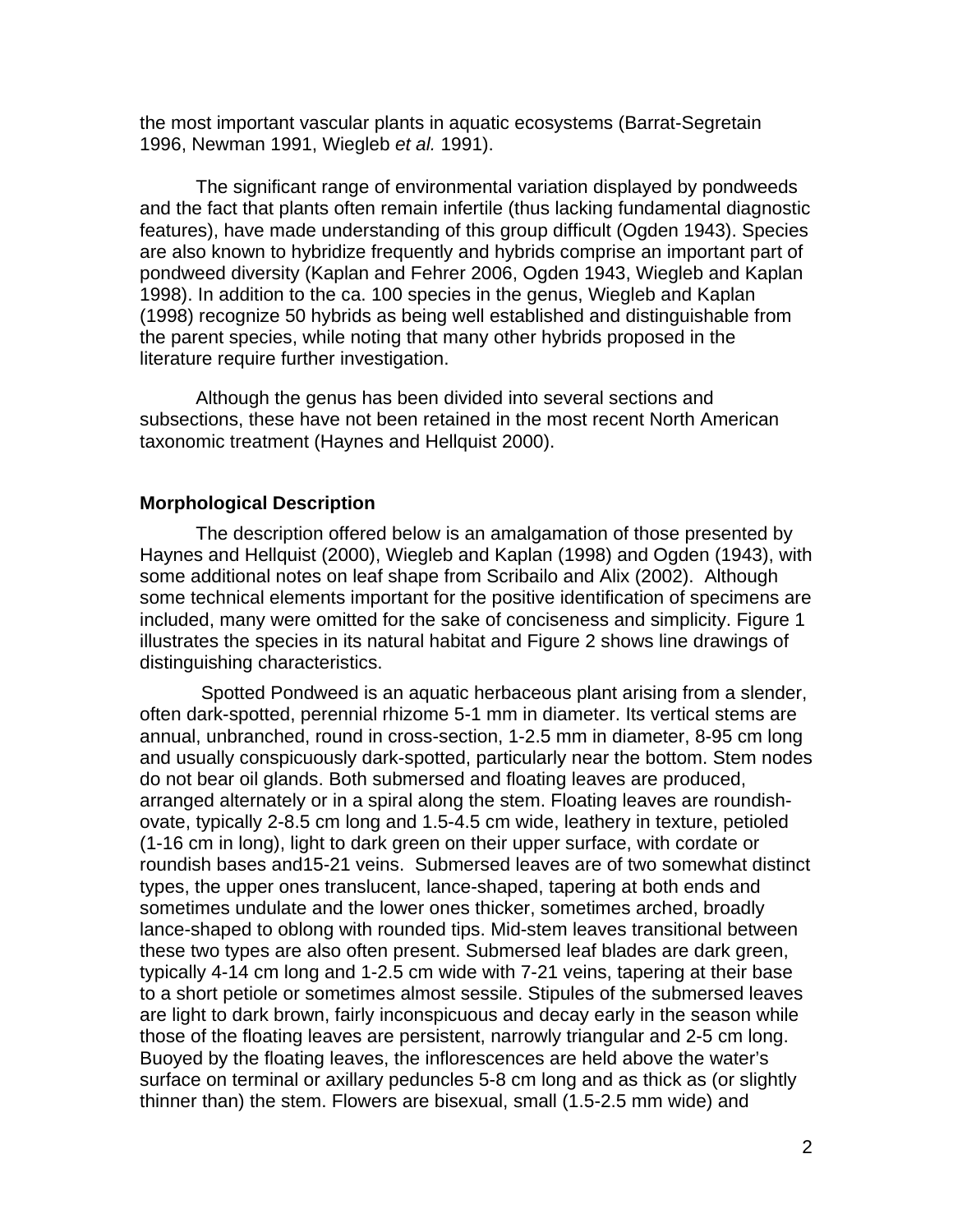numerous, of 4 greenish tepals and arranged in continuous spikes 2-3.5 cm long and 8-11 mm thick when in fruit. Fruits are drupe-like, sessile, olive-green to dark brown, ovoid to obovoid, 3-4 mm long with a pronounced dorsal keel and an often strongly developed beak.

No chromosome counts seem to have been carried out for this species, as no information on chromosome numbers was found while reviewing pertinent literature. Haynes and Hellquist (2000) state in their Flora of North America treatment of the genus that North American species for which information is available have a chromosome number of  $x = 13$  or 14.

Although of limited use in field identification, several stem anatomy characters are of high diagnostic value and can be especially useful when dealing with poor or intermediate specimens showing signs of hybridization (Ogden 1943). *P. pulcher*, is said to have a stele with a proto-type pattern, an endodermis of O-cells and a pseudo-hypodermis 1 cell thick, with no interlacunar and subepidermal bundles (Ogden 1943). See cited work for additional information on stem anatomy-based identification and terminology.

## **Field identification**

Pondweeds are well-known to exhibit a high degree of morphological plasticity in response to environmental conditions and to hybridize frequently (Kaplan and Fehrer 2006, Spence and Dale 1978, Wiegleb and Brux 1991, Wiegleb and Kaplan 1998). Reproductive features are important in distinguishing species of *Potamogeton* because fruiting specimens tend to be more morphologically consistent within a species (Haynes and Hellquist 2000, Ogden 1943). It is therefore important to collect flowering or fruiting individuals when possible. Unfortunately, fruiting specimens can often be difficult to find and completely vegetative populations are common, perhaps more so in broadleaved species (Ogden 1943). Identifications are therefore often solely based on rather variable vegetative characters.

A few somewhat reliable vegetative features can be helpful in distinguishing Spotted Pondweed from Large-leaf Pondweed (*P. amplifolius*, the only Nova Scotian species with strong similarity to *P. pulcher*) and other less similar, broad-leaved pondweeds. The most useful being the conspicuously spotted stems and the broadly rounded, cordate-based (heart shaped) floating leaves. The submersed leaves, with their lanceolate shape and rather abrupt tapering near the base, can also be diagnostic. Within Nova Scotia, geography and habitat also provide insight into field identification of the two species. Spotted Pondweed seems to be primarily southern within the province and to be more likely to occur in highly acidic, nutrient-poor environments whereas Large-leaf Pondweed occurs throughout Nova Scotia but is uncommon in the most acidic lakes of the southwest and the Atlantic side of the province.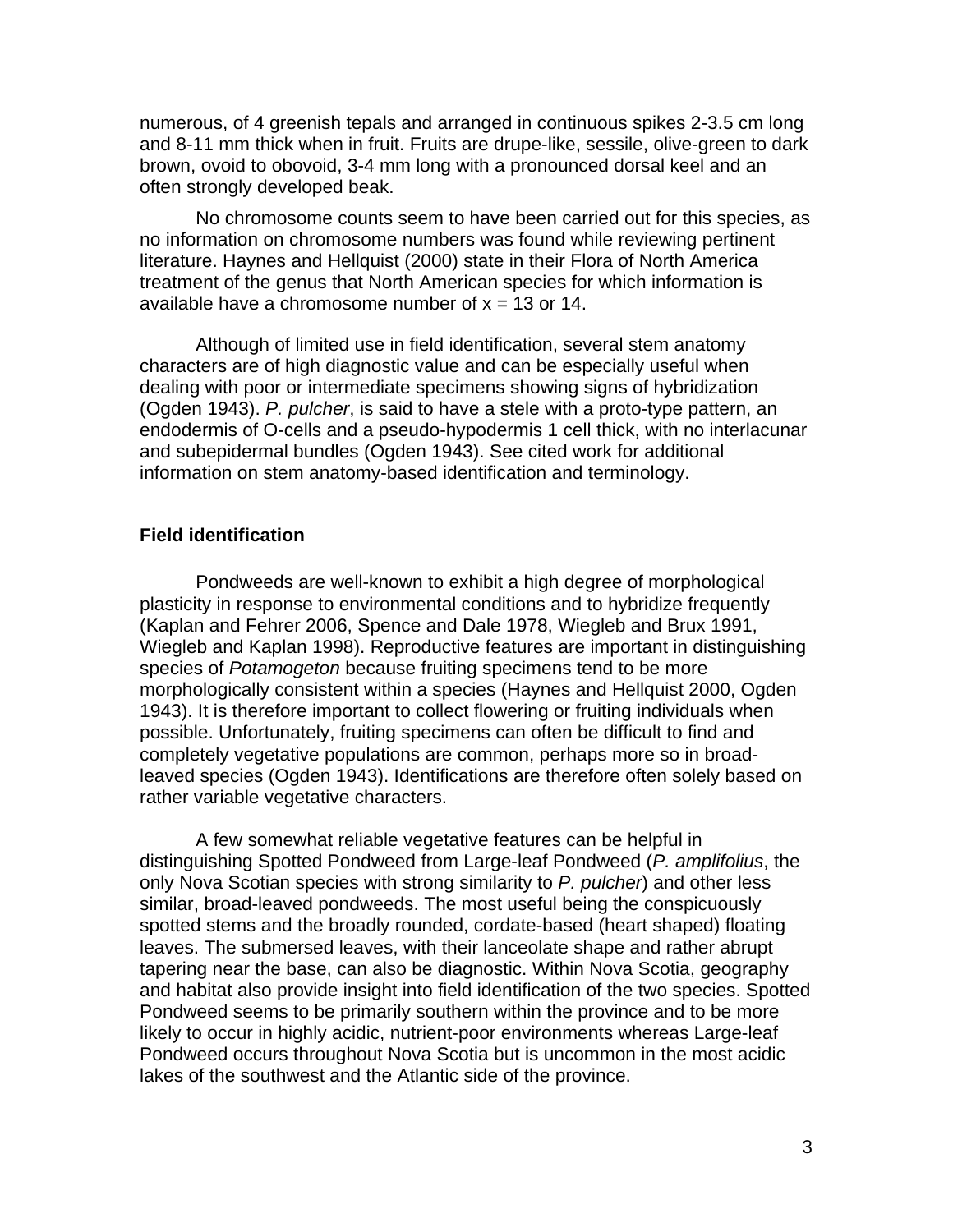Modified from Haynes and Hellquist (2000) and Ogden (1943), the characters outlined below are useful in separating Spotted Pondweed from Large-leaf Pondweed.

Stem not conspicuously dark-spotted; submersed leaves (including upper ones) usually arched, 2.5-7.5 cm wide, with 19-49 veins; floating leaf blades wedge-shaped or rounded at the base with 27-49 veins; fruit wedge-shaped at base

#### – *P. amplifolius*

Stem conspicuously dark-spotted; submersed leaves (especially upper ones) usually not arched, 1-2.5 cm wide, with 7-19 veins; floating leaves cordate or rounded at base with 15-19 veins; fruit rounded or lobed at base

#### – *P. pulcher*

Hybridization occurs between these two species and the hybrids (*Potamogeton* x *rhodensis*) have been identified by pondweed expert Barre Hellequist from three Spotted Pondweed populations in Nova Scotia. At each of these sites, Hellequist identified multiple specimens collected from the same patch of plants as being mixed collections of Spotted Pondweed and the hybrid *P. x rhodensis*. At one other location Hellequist identified duplicates as representing a mixed collection of Spotted and Large-leaf Pondweeds. This illustrates the difficulty in making definitive identifications for even the most experienced experts. If specimens are in poor condition or show characters than cannot yield a positive identification, a detailed examination of stem anatomy characters may be necessary for determination. It would be useful to analyze stem anatomy of plants from these mixed collection sites, and from other Nova Scotia sites, to confirm specific identity.

#### **Designatable Units**

In a Canadian context, the species is probably best treated as two designatable units (Great Lakes Plains and Atlantic). Canadian Spotted Pondweed populations are found in two highly discrete areas within separate COSEWIC National Ecological Areas (NEAs): 1) extreme southwest Ontario (Great Lakes Plains NEA), and 2) southern Nova Scotia (Atlantic NEA). These are separated by approximately 1300 km, with limited chance of dispersal between them. There has been no evaluation of genetic distinction between Ontario and Nova Scotia populations, or between any other populations. The ecological settings of the two Canadian populations are, however, quite different climatically and ecologically with the Ontario occurrence in a calcareous region and the Nova Scotia occurrences all in acidic regions. The significantly disjunct nature of both Canadian occurrences from the American range of the species (see *Global Range* below) and the fact that Canadian occurrences are on the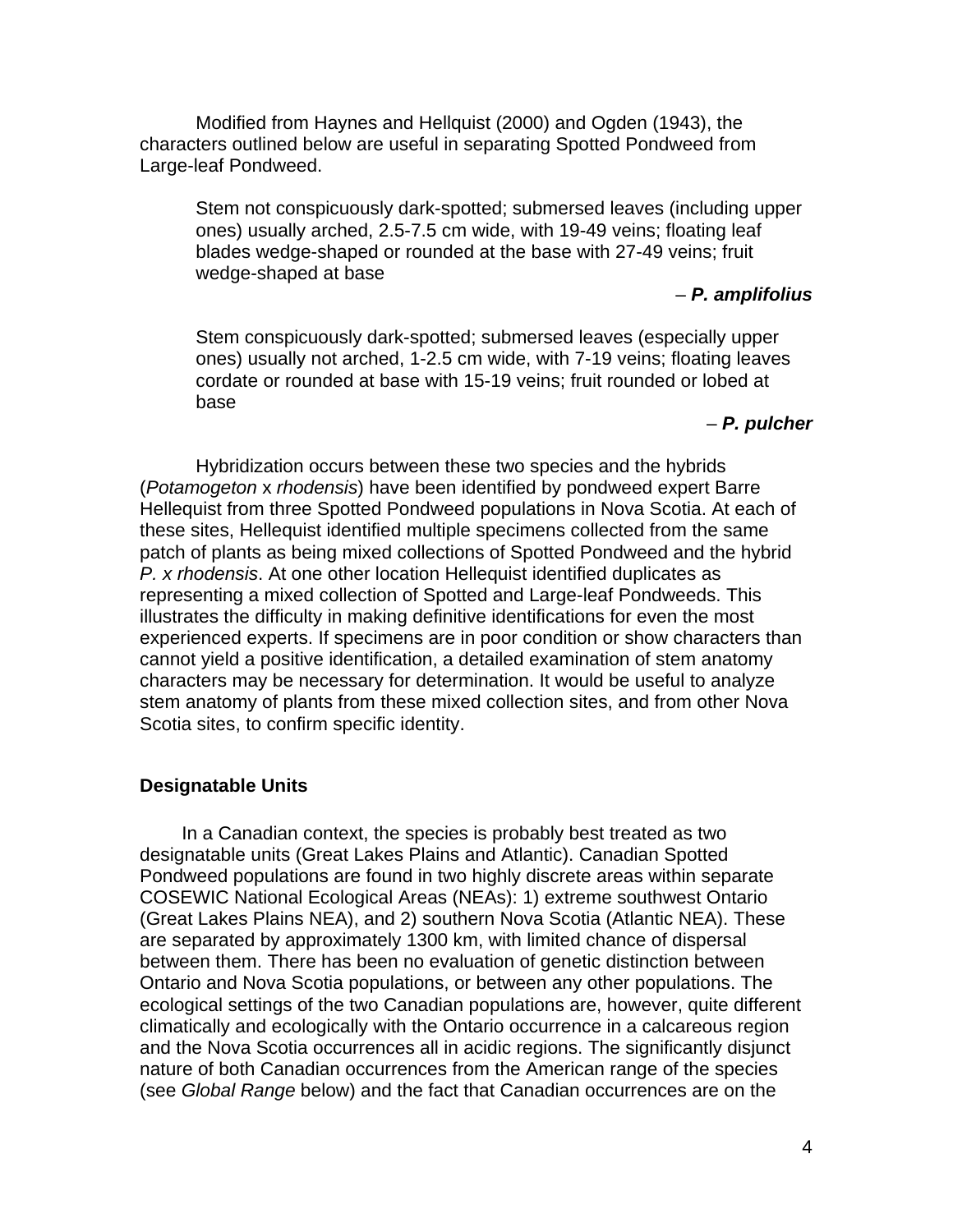periphery of the species' range could mean a heightened chance of significant genetic divergence within and between Canadian populations.

There is no justification for separating Nova Scotia populations into more than one designatable unit.

#### **Special Significance**

Spotted Pondweed has a very restricted geographic range in Canada, with its single Ontario occurrence now possibly extirpated and only 12 populations known in the southern half of Nova Scotia. It seems to have a very small area of occupancy in the province with few stands and presumably few individuals.

Occurrences in Nova Scotia are isolated populations at the edge the species' range and they are disjunct by 220+ km from the nearest population in Penobscot County, Maine. This isolation is compounded by the fact that the species is also rare in Maine and the nearest jurisdiction where the species is secure is New Hampshire, over 400 km away. Such isolation can be associated with genetic divergence that may be significant to the species as a whole (REFERENCES – see Baccharis report).

Spotted Pondweed is one of Nova Scotia's suite of Atlantic Coastal Plain Flora, a nationally significant assemblage of disjunct species with a geographic affinity to the lowlands of the eastern and southern United States. Most of these species are rare in Canada and the species and the habitats they occupy in southern Nova Scotia have received considerable conservation attention. Spotted Pondweed's distribution in Nova Scotia is concentrated in a region where federally and provincially protected or nationally rare plant and animal species with affinity to the Atlantic Coastal Plain also occur, and it co-occurs on Carrigan Lake in Queens County with the only known Canadian occurrence of Tall Beakrush (*Rhynchospora macrostachya*).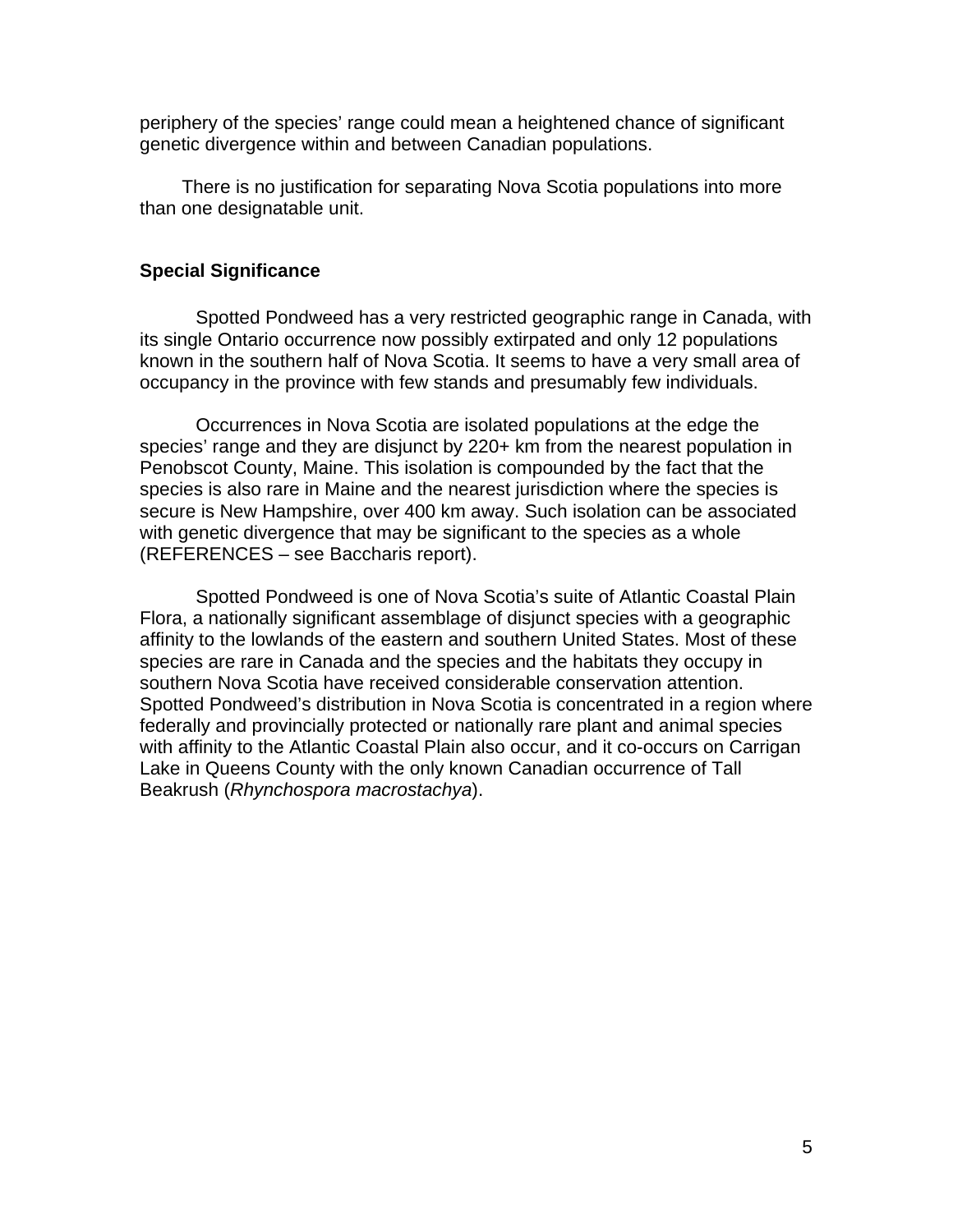

**Figure 1**. Spotted Pondweed (*Potamogeton pulcher*) with prominent floating leaves growing in association with Purple bladderwort (*Utricularia purpurea*) and Greater bladderwort (*Utricularia macrorhiza*).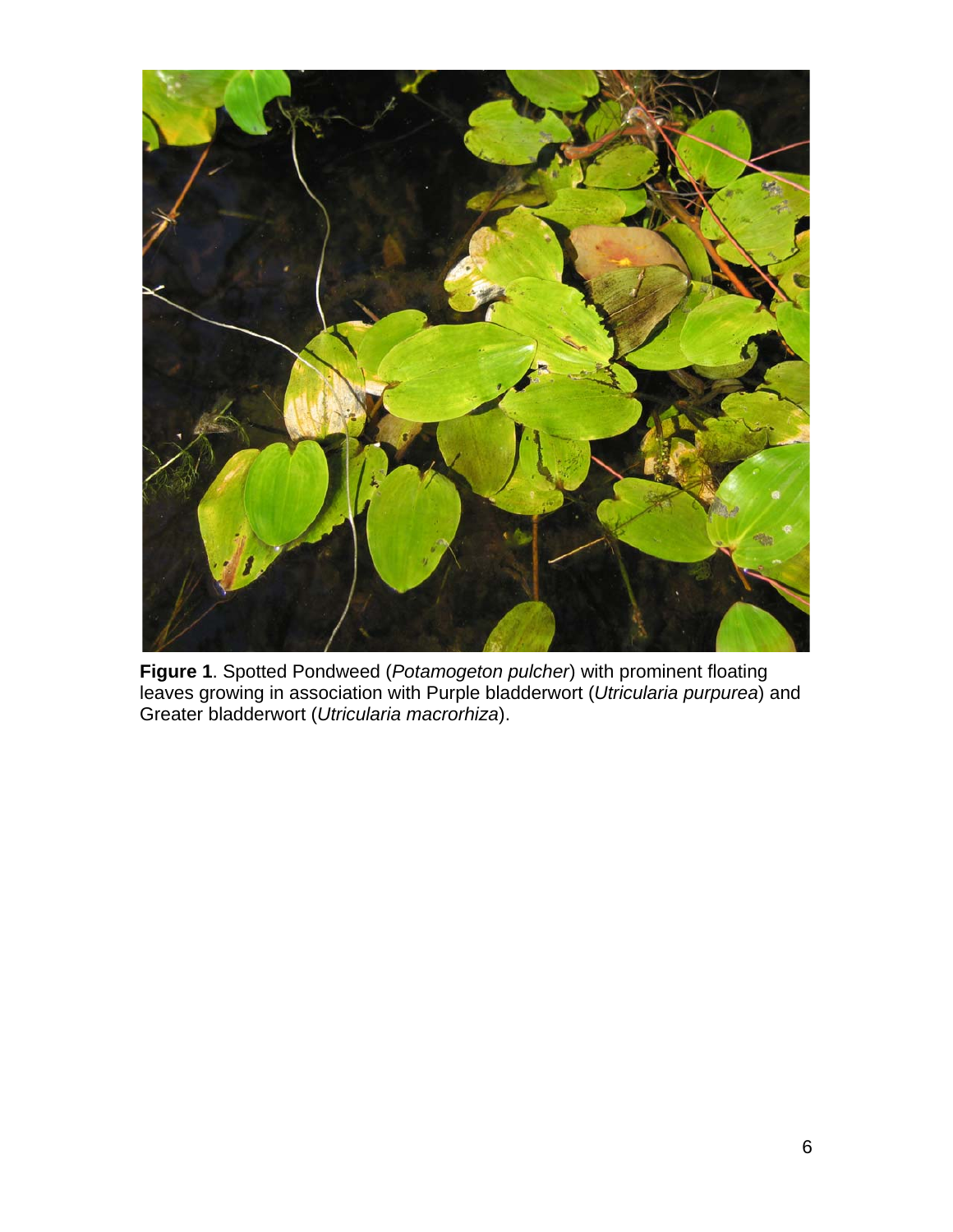

**Figure 2**. Line drawing of Spotted Pondweed (*Potamogeton pulcher*) showing spotted stem, floating leaf shape, submersed leaf shape, inflorescence and fruit shape (source: Holmgren 1998).

## **DISTRIBUTION**

## **Global Range**

Spotted Pondweed is found along the Atlantic Coastal Plain, from Texas in the southwest to Nova Scotia in the northeast. Inland, it is found on the Mississippi River watershed north to the Great Lakes and has been reported as far west as Oklahoma, Missouri and Minnesota. Its global distribution stretches from latitudes of 25°90'N to 45°10'N and from longitudes of 97°90'W to 62°95'W. Figure 3 illustrates the species' global range.

Although not entirely restricted to it, the species' range occupies the majority of the Atlantic Coastal Plain and it reaches its highest abundance from the Carolinas to Massachusetts. County-level distribution indicates that the species is generally less common to the south and west of this region and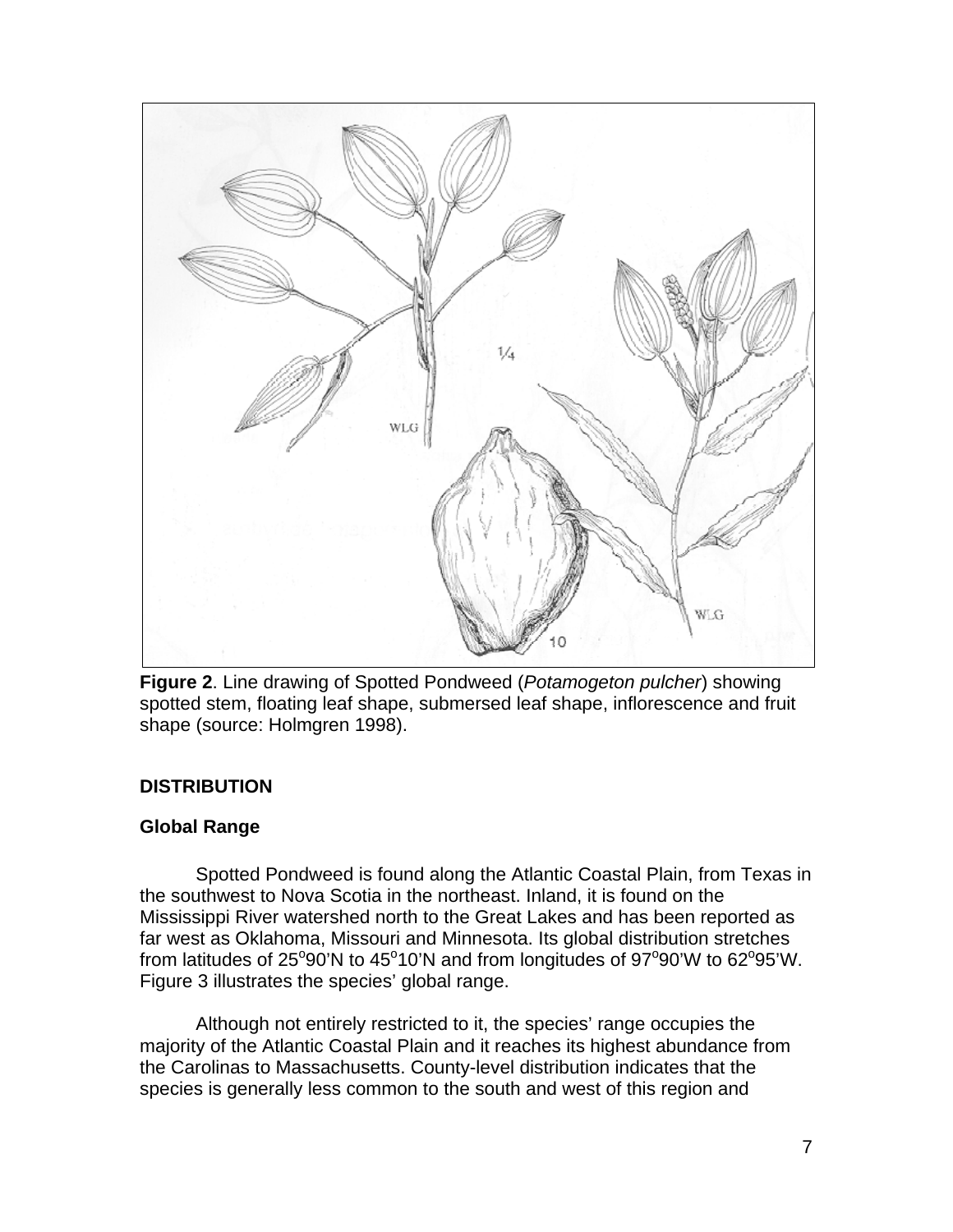uncommon to rare in jurisdictions inland from the coastal plain (BONAP 2010). The species is scattered and locally abundant in southern New England, gradually becoming extremely rare towards the northeast edge of its range in Maine and Nova Scotia.

Spotted Pondweed is rare in all states of the Great Lakes region, where it is absent from all counties directly adjacent to the international border. In Ontario, the species is only known from one location along the north shore of Lake Erie in Kent County, where it was last observed in 1948 and is considered possibly extirpated. This site is 100-150 km to the north and northeast of the nearest population sites in Summit and Ashtabula counties, Ohio.

Only twelve populations are known to exist in Nova Scotia, most of them concentrated in the southwestern parts of the province. These are a minimum of 220 km northeast of the next nearest sites in Penobscot County, Maine.

#### **Canadian Range**

Outside of Nova Scotia, Spotted Pondweed is known in Canada only from a single 1948 collection from Rondeau Bay in Rondeau Provincial Park, Kent County, Ontario (Ontario Natural Heritage Information Centre, 2010). A significant amount of botanical fieldwork has since been carried out in this area, though few efforts specifically targeted submersed aquatics (M. Oldham pers. comm.). Water quality in Rondeau Bay may have declined since the discovery of this occurrence and it is not known if it remains extant (M. Oldham pers. comm.).

The species' range within the province of Nova Scotia is largely restricted to the southwest in the counties of Lunenburg, Queens, Yarmouth and Digby with one outlying occurrence located much further to the northwest in Halifax County (Figure 4). This range largely coincides with the region supporting the greatest diversity of Atlantic Coastal Plain flora species, including nine COSEWIC-listed plants federally protected under the Species at Risk Act.

The most important region of occurrence for the species, with eight of twelve occurrences, is an area roughly 50 km long by 40 km wide comprised of the northeastern half of Queens County and the southwestern half of Lunenburg County. In this region, the species is known to occur in the LaHave, Medway and Mersey watersheds (Figure 5). On the LaHave system, populations are found in Rhodenizer Lake (site 1) and Hirtle Lake (site 3). The location of one historical occurrence in this area (site 2) is uncertain since the site description associated to the specimen collected is not a recognized geographic name. Based on the site name used (Maitland Pond) and the location of other sites visited by the collector on the same date, the most likely locations for this occurrence are Little Lake, Langille Little Lake or Naas Lake near Maitland. In the Medway system, one recently discovered occurrence is located at Shingle Lake (site 7) and three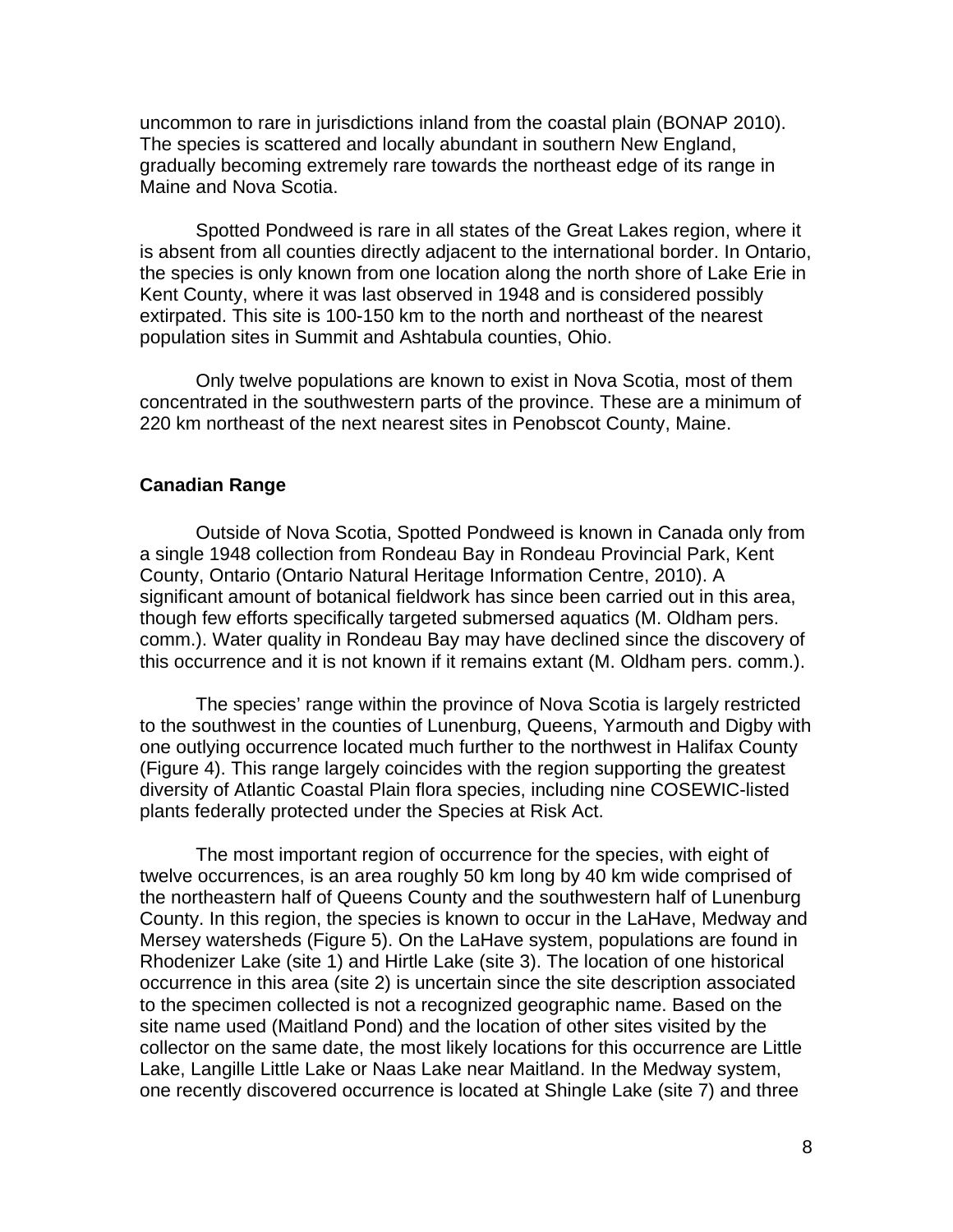historical occurrences are found on the lower Medway River at Charleston (site 4), Mill Village (site 5) and Buggy Hole Brook (site 6). Spotted Pondweed is only known to occur at one site in the Mersey River watershed, at Carrigan Lake (site 8).

Nearly 80 km southeast of the main region of occurrence, three confirmed populations are located in Yarmouth and Digby counties (Figure 6). In this second region, two occurrences are found in the Wentworth and Carleton River watershed at Placides Lake (site 9) and Raynards Lake (site 10), and one occurrence is found in the Annis River watershed at Salmon Lake (site 11). A third region of occurrence is Upper Musquodoboit (site 12) in Halifax County, where the species is known from a single location on a small tributary of the Musquodoboit River (Figure 7). This population is significantly isolated, located over 140 km northeast of the closest known population in the LaHave watershed.

Two reported occurrences near Annapolis Royal in Annapolis County and one near Chéticamp in Inverness County do not seem to be supported by specimen collections and could not be verified during the preparation of this status report.

Given Spotted Pondweed's low habitat specificity and the abundance of potential habitat in Nova Scotia, it is likely that other lakes and rivers in the province support the species.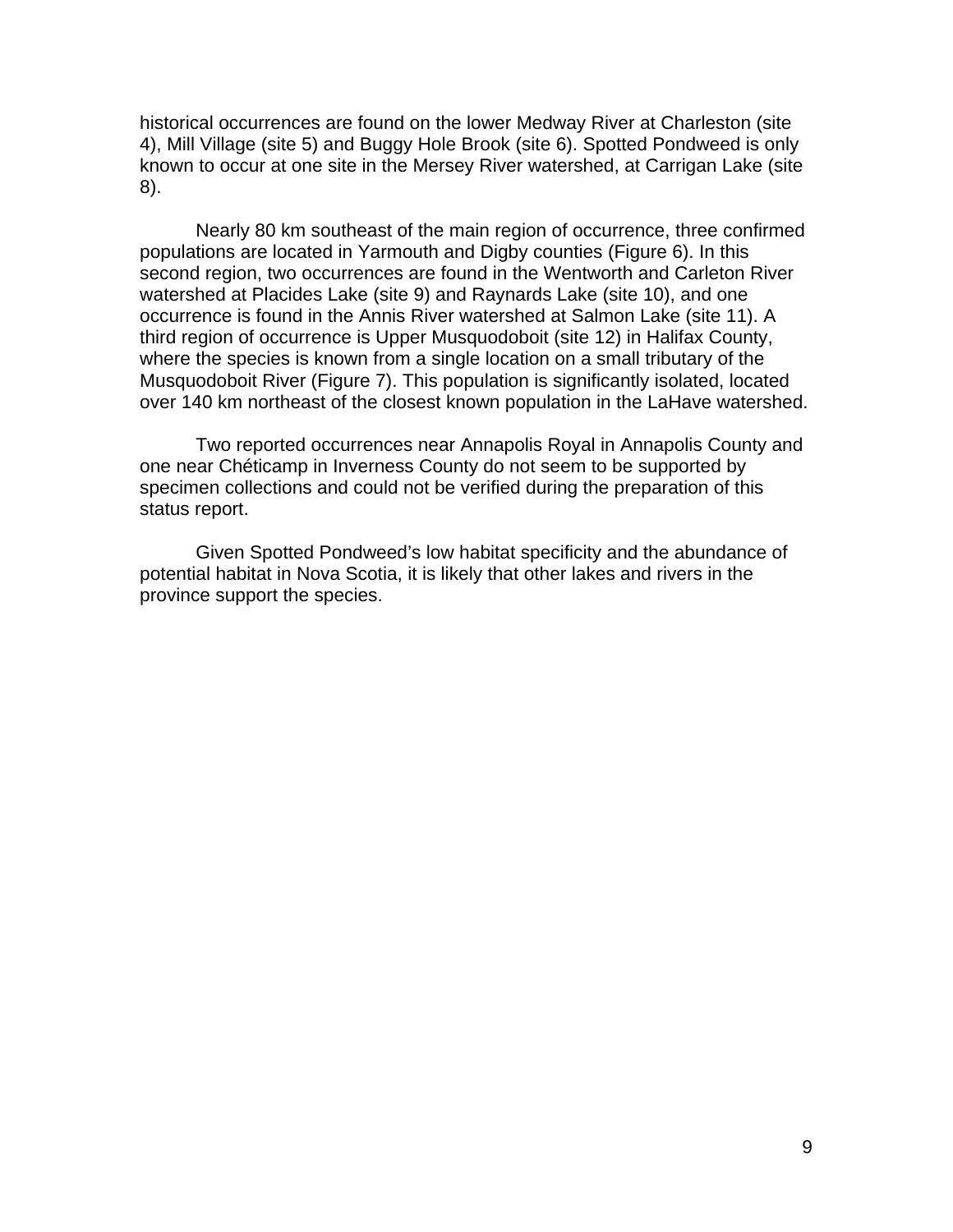

**Figure 3**. Global distribution of Spotted Pondweed (*Potamogeton pulcher*) outside of Nova Scotia, from BONAP (2010). Dark shaded states support the species and light shaded counties within those states have documented occurrences. Yellow shaded counties indicate state-level rarity. Light green shaded counties indicate non-rare status in that state.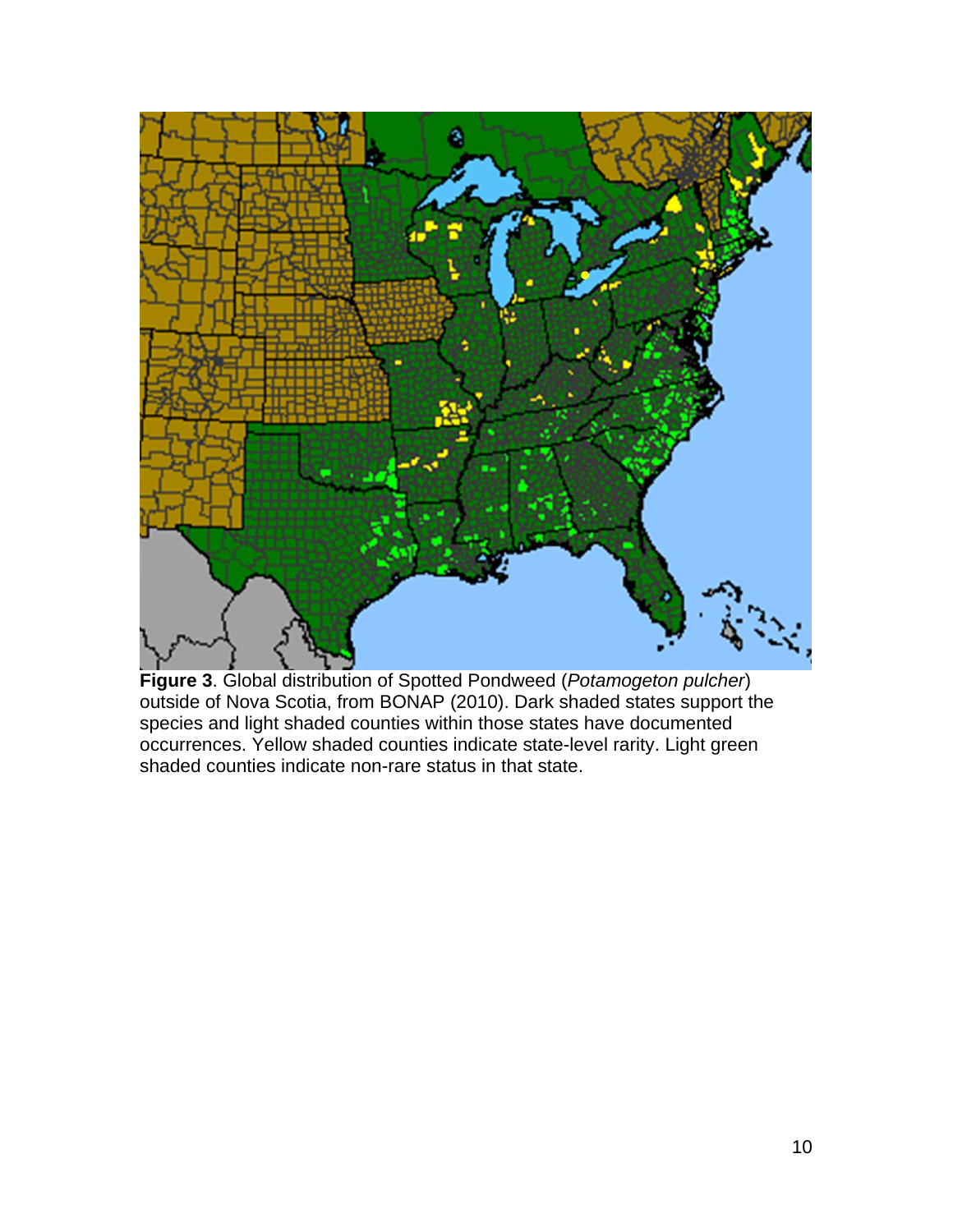

**Figure 4**. Distribution of Spotted Pondweed (*Potamogeton pulcher*) in Nova Scotia. Numbers refer to those used in Table 1. The twelve confirmed populations are: 1) Rhodenizer Lake, 2) Maitland Pond, 3) Hirtle Lake, 4) Charleston, 5) Mill Village, 6) Buggy Hole Brook, 7) Shingle Lake, 8) Carrigan Lake, 9) Placides Lake, 10) Raynards Lake, 11) Salmon Lake and 12) Upper Musquodoboit. The unconfirmed occurrence mapped in northeast Cape Breton likely does not represent the species.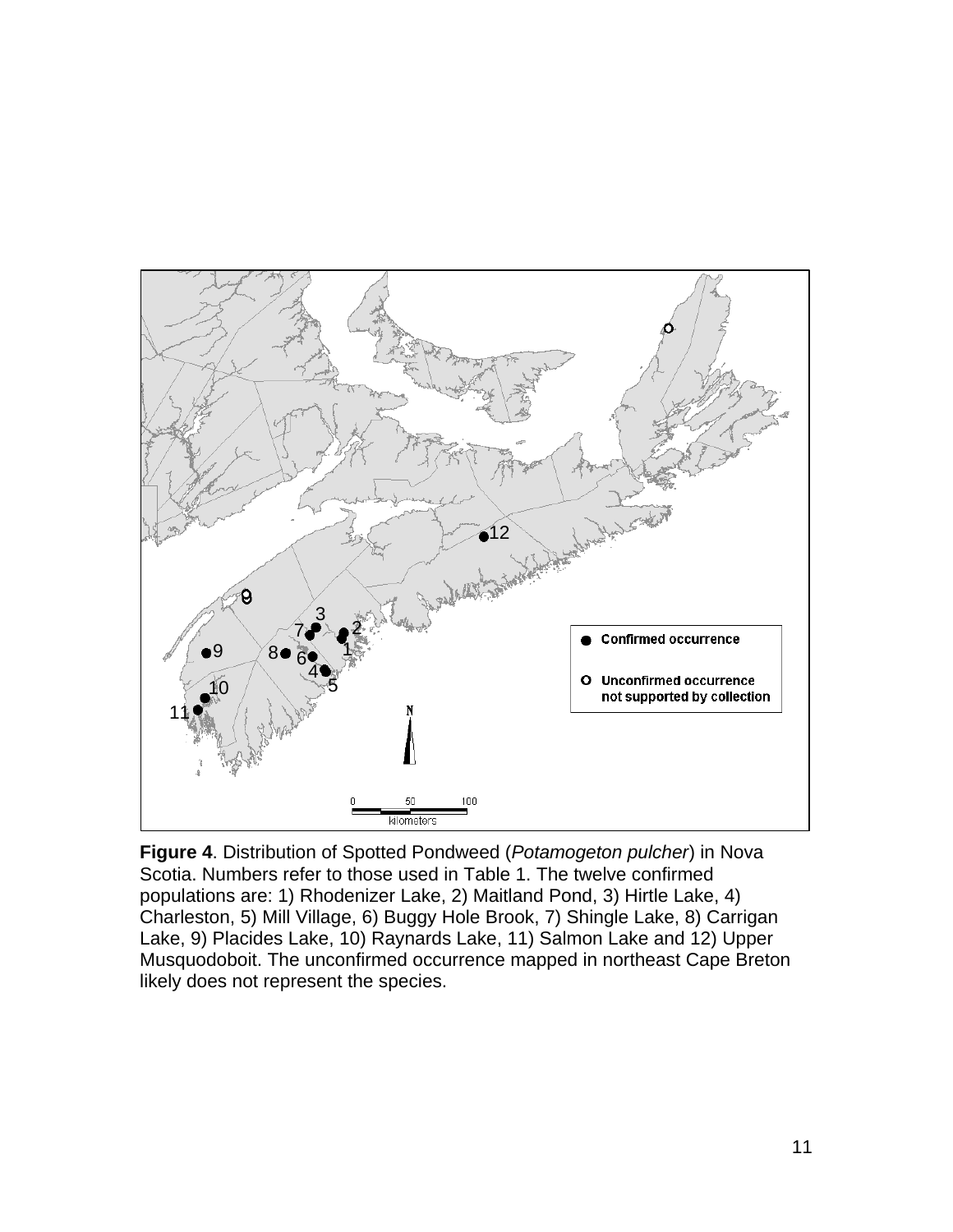

**Figure 5**. Distribution of Spotted Pondweed (*Potamogeton pulcher*) in Queens and Lunenburg Counties, Nova Scotia. Numbers refer to those used in Table 1. The eight confirmed populations in this region of occurrence are: 1) Rhodenizer Lake, 2) Maitland Pond, 3) Hirtle Lake, 4) Charleston, 5) Mill Village, 6) Buggy Hole Brook, 7) Shingle Lake and 8) Carrigan Lake.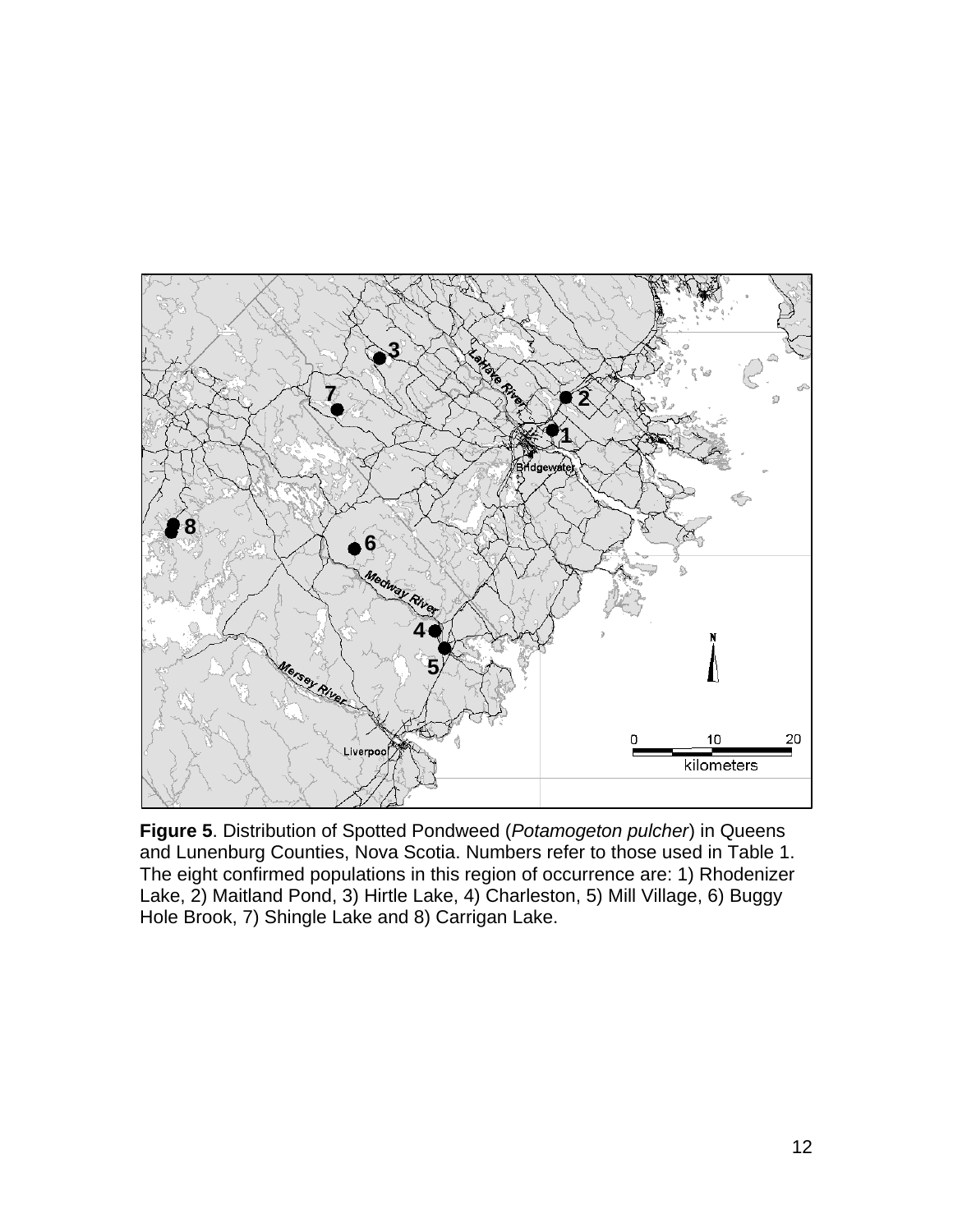

**Figure 6**. Distribution of Spotted Pondweed (*Potamogeton pulcher*) in Yarmouth County and Digby County, Nova Scotia. Numbers refer to those used in Table 1. The three confirmed populations in this region of occurrence are: 9) Placides Lake, 10) Raynards Lake and 11) Salmon Lake.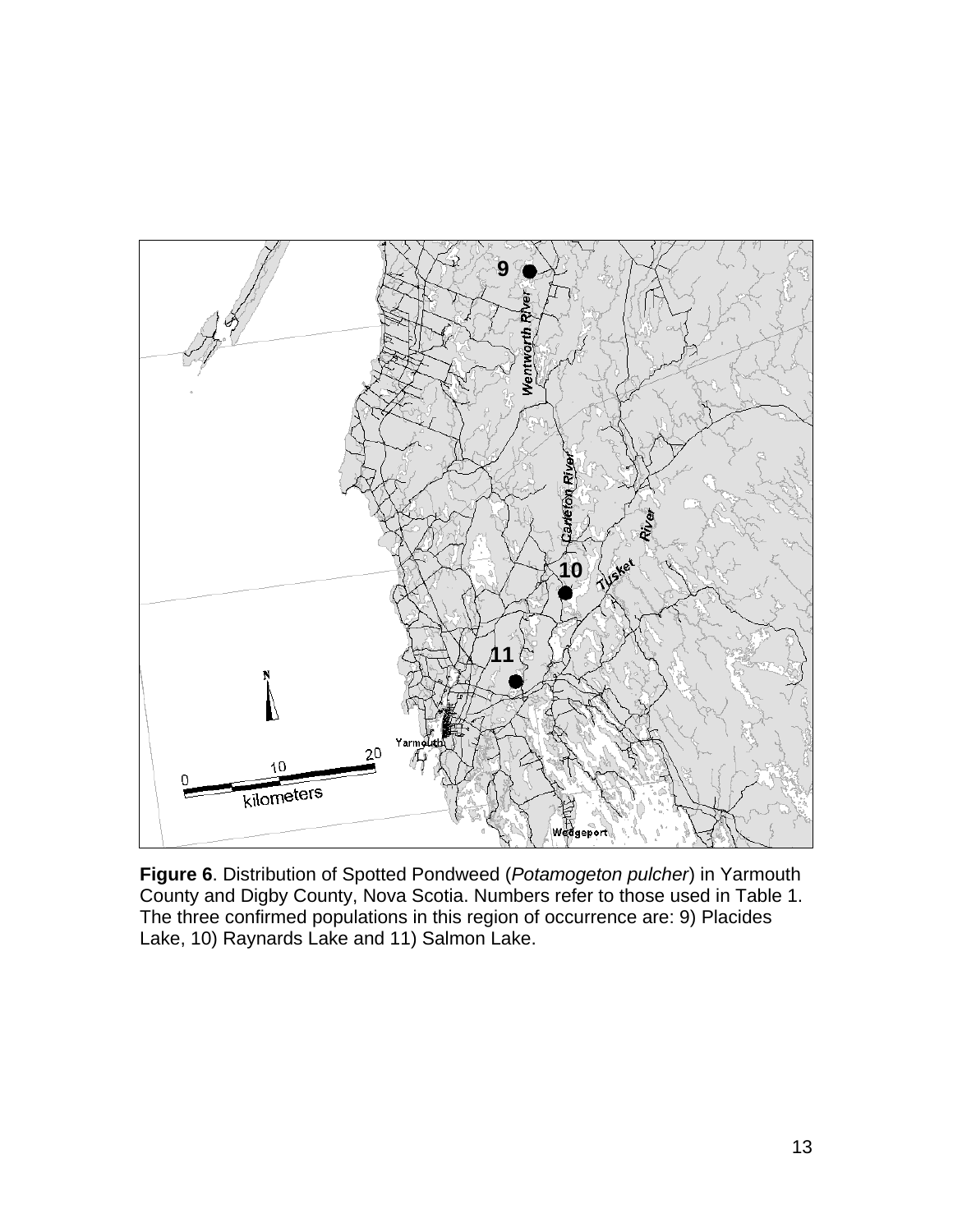

**Figure 7**. Distribution of Spotted Pondweed (*Potamogeton pulcher*) in Halifax County, Nova Scotia. Number refers to that used in Table 1. The only confirmed population in this region of occurrence is at Upper Musquodoboit (12).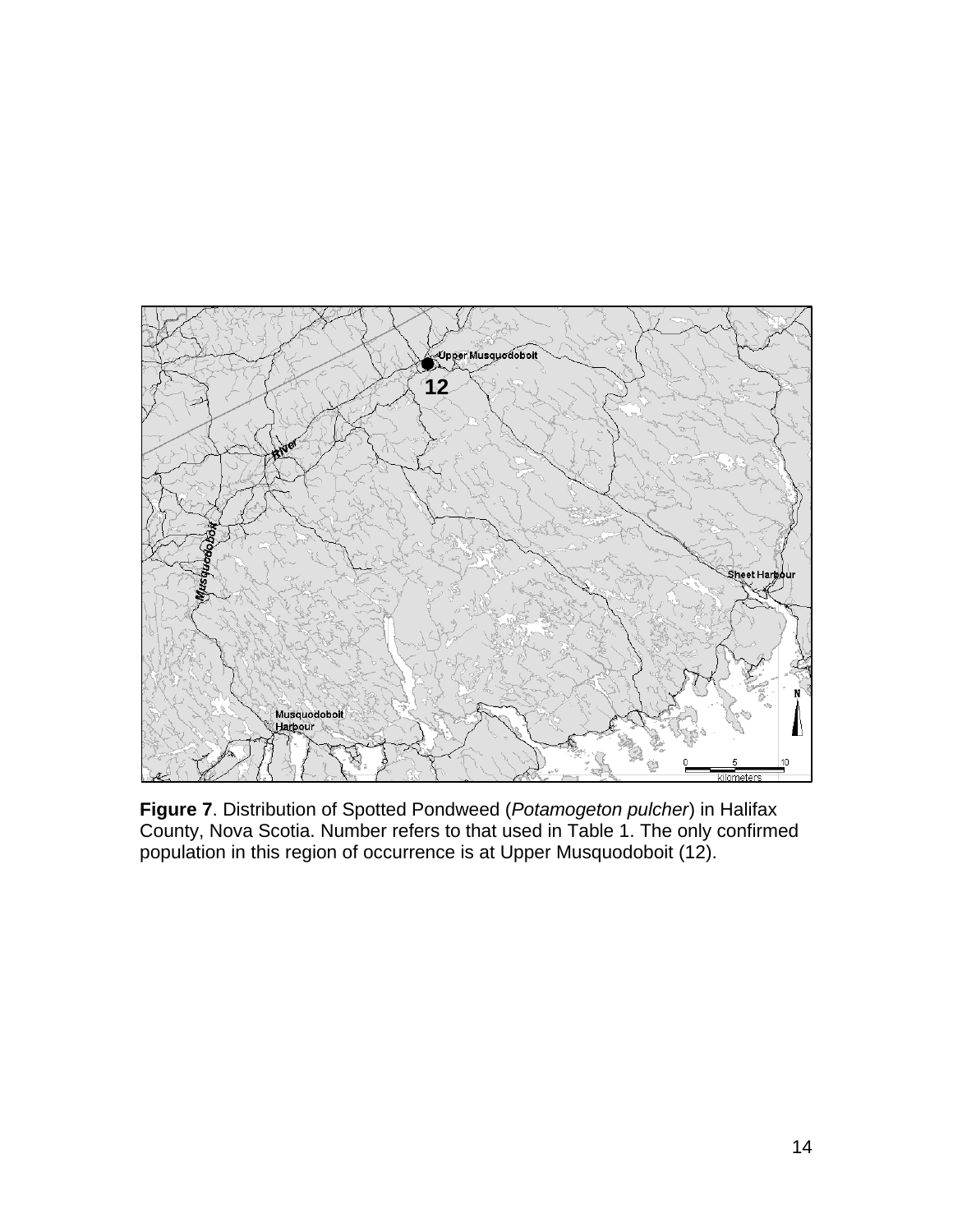#### **Search Effort**

Historic effort to document aquatic plants in Nova Scotia has been fairly significant, with Fernald *et al.* (1921, 1922), Roland and Smith and collaborators (documented in Roland and Smith 1969) and especially the M.Sc. thesis of David Webster (REFERENCE) contributing to collections of *Potamogeton* species on well over XX different lakes in Nova Scotia, including XX in the counties south and west of Halifax (AC CDC 2010) where the occurrences of Spotted Pondweed are concentrated.

Over the past decade, the Atlantic Canada Conservation Data Centre has carried out extensive botanical surveys on numerous lakes and rivers in southwestern Nova Scotia, driven by prevalence of suitable habitat for Atlantic Coastal Plain flora and a high potential for the discovery of federally and provincially rare species populations. Most significantly, from 2007 to 2010 surveys were carried out at over 60 sites within Spotted Pondweed's main region of occurrence in the Mersey, Medway and LaHave watersheds (Figure 8). These included two field days specifically focused on locating historical occurrences of the species. On August  $12<sup>th</sup> 2007$ , sections of the Medway River were surveyed from Charleston (site 4) to Mill Village (site 5) and at the mouth of Buggy Hole Brook (site 6) by Sean Blaney *et al.* Spotted Pondweed was not found during these surveys. On August  $27<sup>th</sup>$  2009, a significant portion of Rhodenizer Lake in Luneburg County was searched by Sean Blaney and David Mazerolle and the population at this site was confirmed to be extant.

Despite the considerable survey effort of AC CDC and other botanists capable of identifying the species, only eight older records exist and new populations have only been discovered at Shingle Lake (Lunenburg Co.), Hirtle Lake (Lunenburg Co.), Carrigan Lake (Queens Co.), Raynards Lake (Yarmouth Co.) and Salmon Lake (Yarmouth Co.). New sites represent less than 10% of lakes recently visited, which strongly suggests that the species is genuinely quite infrequent in Nova Scotia. However, Spotted Pondweed can be difficult to detect at low densities and is easily mistaken for Large-leaf Pondweed (*P*. *amplifolius*), so earlier botanists may have missed some occurrences in lakes they visited. There is also still a very high proportion of southern Nova Scotia lakes that have never been visited by botanists knowledgeable enough to find and identify the species. If even 1% of the many hundreds of potentially suitable lakes of southern Nova Scotia supported Spotted Pondweed, there could be a significant number of undiscovered sites in the province.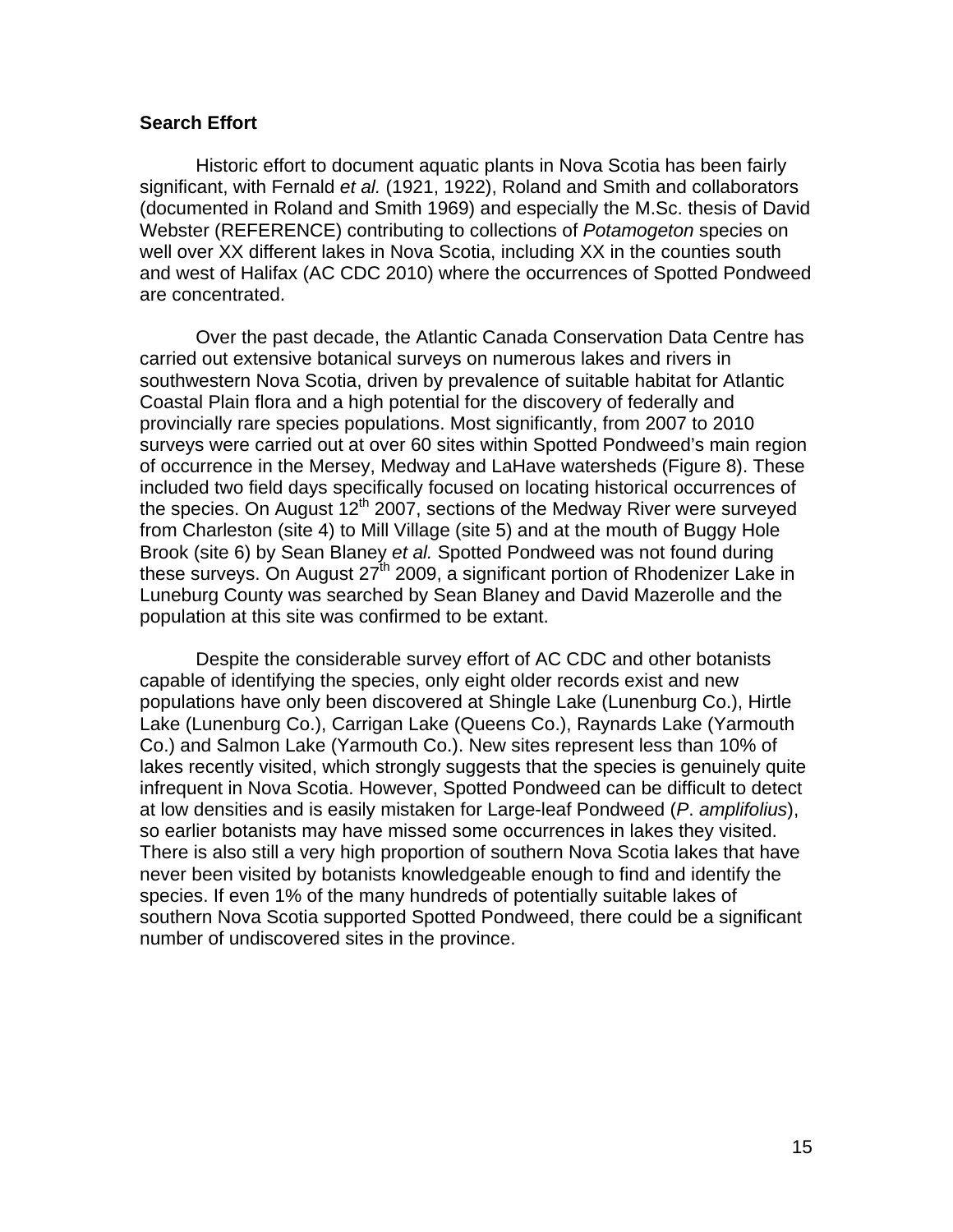

**Figure 8**. Atlantic Canada Conservation Data Centre rare plant survey sites visited in Queens, Lunenburg and Annapolis counties from 2007 to 2010. Stars indicate survey sites where previously unknown Spotted Pondweed (*P. pulcher*) populations were discovered (8 - Carrigan Lake, 47 – Shingle Lake, 50 – Hirtle Lake).

1) Caduesky Lake (2010), 2) Broad River Lake (2010), 3) Toney Lake (2009), 4) Eagle Lake (2009), 5) Little rocky Lake (2010), 6) Moccasin Lake (2010), 7) Bull Moose Lake (2009), 8) Carrigan Lake (2009), 9) Appletree Lake (2010), 10) Telfer Lake (2010), 11) Fourth Christopher Lake (2010), 12) Third Christopher Lake (2008), 13) Laurel Lake (2008, 2010), 14) Second Christopher Lake (2007, 2010), 15) Russel Lake (2008), 16) First Christopher Lake (2010), 17) Beartrap Lake (2007), 18) Cameron Lake (2007), 19) Medway River north of Ponhook (2007), 20) western section of Ponhook Lake (2007), 21) Wildcat River (2007), 22) north section of Ponhook Lake (2010), 23) Hog Lake (2010), 24) western section of Molega Lake (2010), 25) southern section of Ponhook Lake (2010), 26) southwestern section of Ponhook Lake (2010), 27) mouth of Buggy Hole Brook (2007), 28) Whynott Lake (2008), 29) Beaverdam Lake (2007), 30) Black Rattle Lake (2007), 31) Beavertail Basin (2007), 32) Hanley Point area of Molega Lake (2007), 33) northwestern section of Molega Lake (2010), 34) western section of Molega Lake (2007), 35) Long Lake (2008), 36) Elizabeth Lake (2008), 37) Tupper Lake (2008), 38) Medway River north of New Albany (2010), 39) Mill Brook (2010), 40) Perch Lake (2010), 41) Medway Lake (2010), 42) Alma Lake (2010), 43) Little Ten Mile Lake (2009), 44) Ten Mile Lake (2009), 45) Eight Mile Lake (2008), 46) Pleasant River (2009), 47) Shingle Lake (2007, 2009), 48) Smith Lake (2010), 49) Seven Mile Lake (2008), 50) Hirtle Lake (2008), 51) Crane Lake (2009), 52) lower Medway River from Charleston to Mill Village (2007), 53) Crooked Lake (2009), 54) Rhodenizer Lake (2009), 55) East Stoney Lake (2009).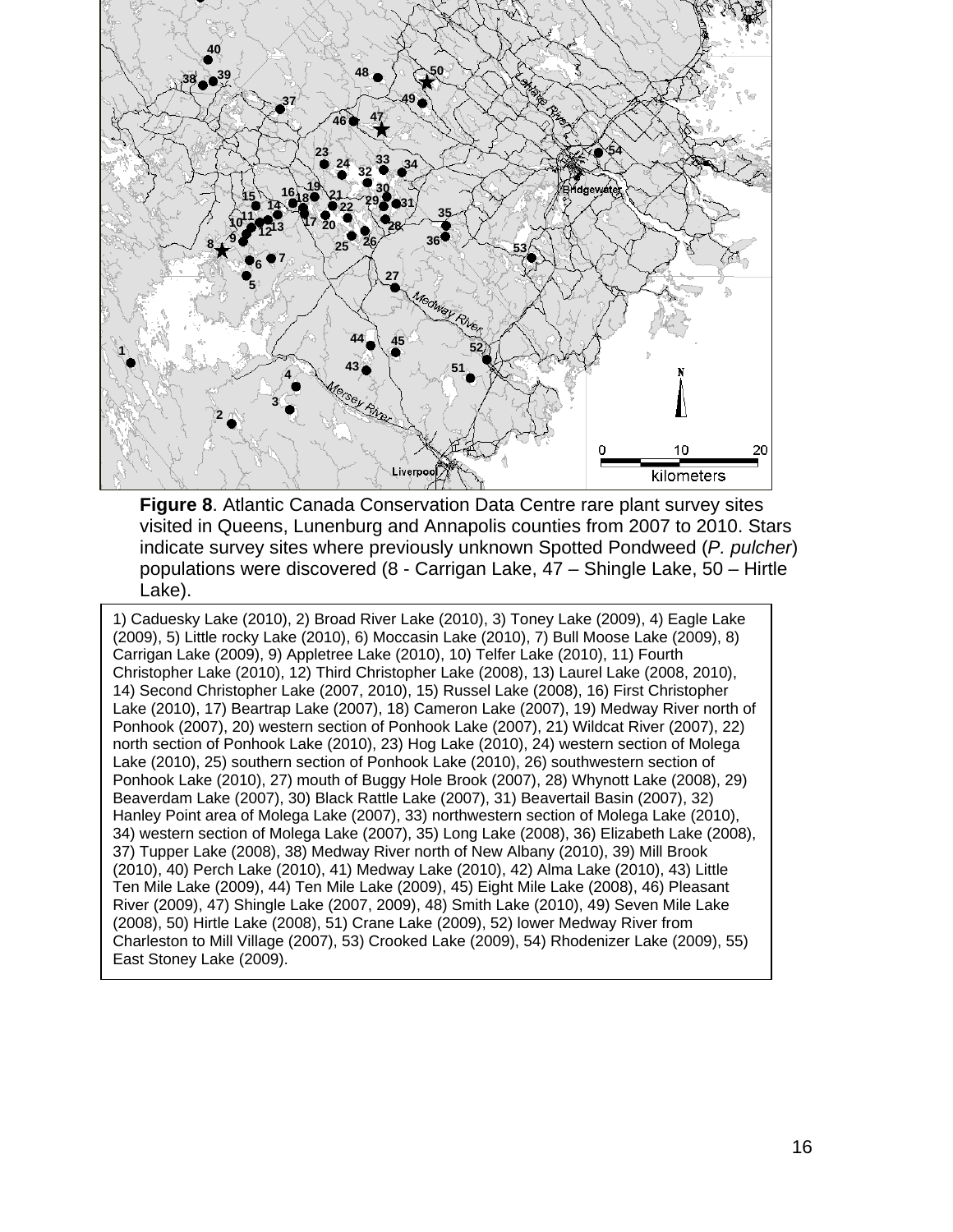#### **HABITAT**

#### **Habitat Requirements**

The distribution of freshwater macrophytes is primarily a function of abiotic factors such as bottom substrate and water chemistry parameters including pH, alkalinity and nutrient availability (Hutchinson 1975, Pip 1987, Schiemer and Prosser 1976). Since species differ in their photosynthetic response to light (Spence and Chrystal 1970), depth and factors influencing light penetration within the water column also play an important role in distribution and zonation (Barrat-Segretain 1996, Chambers 1987).

Pondweeds as a group exhibit a wide ecological flexibility, as evidenced by the widespread distribution of many species, their high degree of morphological plasticity and ability to employ various growth forms and life-cycle strategies (Ogden 1943, Pip 1987, Wiegleb and Brux 1991).

Little is known of Spotted Pondweed's specific habitat requirements and available information is largely based on qualitative field observations. Throughout its global range, Spotted Pondweed is reported to occur in various types of stagnant to slow-flowing aquatic habitats including lakes, ponds, muddy or peaty pools, rivers, slow-flowing streams and runnels in bogs. It is generally a species of acidic waters (Crow and Hellquist 2000), but can also be found in waters with nearly neutral pH levels (Williams 1997).

Most confirmed populations in Nova Scotia are found in lakes, with the exception of two historical occurrences on the lower Medway River at Buggy Hole Brook and Mill Village. Even along these watercourses, populations were likely found in slow-flowing pools or stillwaters. Data collected in recent surveys indicates that the species is mainly found growing on muddy substrates at depths of approximately 10 cm to over 2 m, often within fairly dense stands composed of several submersed and emergent species. At Carrigan Lake, Spotted Pondweed was observed in various situations, in moderately deep water with little competition from other species as well as in very shallow water growing on muddy and peaty shoreline mats formed by abundant emergent macrophytes (D.M. Mazerolle, pers. obs.). Commonly associated species include Pickerel weed (*Pontederia cordata*), Algae-like pondweed (*Potamogeton confervoides*), Purple bladderwort (*Utricularia purpurea*), Greater bladderwort (*Utricularia macrorhiza*), Seven-angled pipewort (*Eriocaulon aquaticum*), Yellow cowlily (*Nuphar lutea ssp. variegata*), American water-lily (*Nymphaea odorata*), Floatingheart (*Nymphoides cordata*), Nuttall pondweed (*Potamogeton epihydrus*) and Water lobelia (*Lobelia dortmanna*) (C.S. Blaney pers. obs., D.M. Mazerolle pers. obs., N.M. Hill pers. obs., Williams 1997). All recently surveyed populations occur in oligotrophic to mesotrophic water bodies in clear to moderately turbid conditions.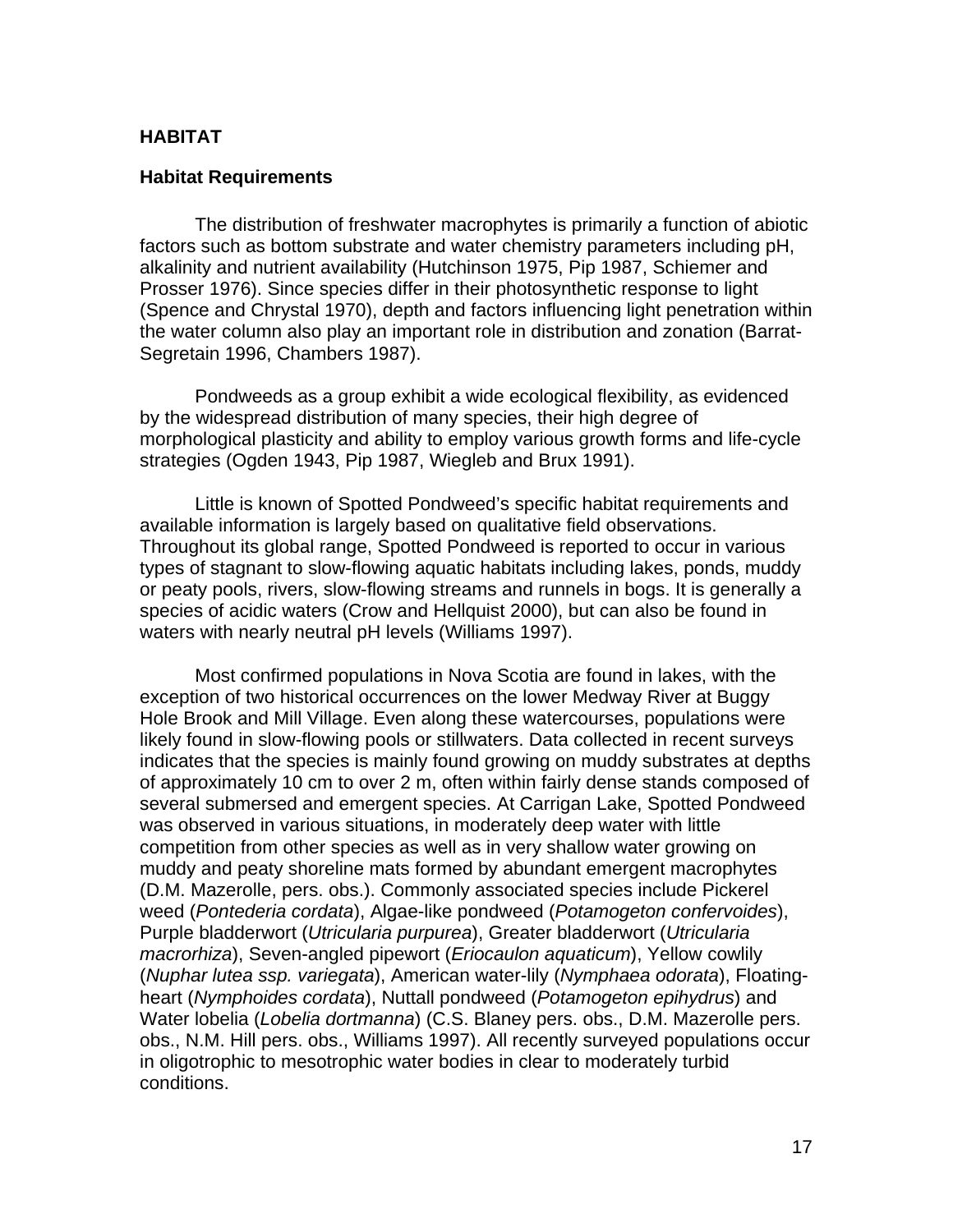Although the majority of known populations are located at sites subjected to natural water level fluctuations, the recent discovery of *P. pulcher* at the Raynards Lake reservoir suggests that such fluctuations are not a necessary element of the species' habitat.

#### **Habitat Trends**

The majority of habitat occupied by Spotted Pondweed in Nova Scotia is not likely to have changed significantly due to anthropogenic disturbances. Large-scale mink farming and aquaculture, however, have been identified as major sources of nutrient enrichment and linked to major changes in several water bodies in the Wentworth and Carleton River watersheds (Nova Scotia Environment 2009, 2010). Hyper-eutrophic conditions were observed at Placides Lake (site 9) and eutrophic conditions were observed at Lake Fanning, which is located just upstream of Raynards Lake (site 10) (Nova Scotia Environment 2010). One of the fastest growing agricultural sectors in the province, fur farming could lead to further habitat degradation. Eutrophication of water bodies is a well documented driver of macrophyte declines and local extinctions (Hough *et al.*  1978, Phillips *et al.* 1978, Sand-Jensen *et al.* 2000, Wiegleb *et al.* 1991).

Human impacts on Spotted Pondweed are not known elsewhere, but residential and recreational development along shorelines are extensive enough on several lakes to potentially create nutrient enrichment and local sediment changes at Rhodenizer Lake (site 1), Hirtle Lake (site 2), and Salmon Lake (site 11). Significant residential development on the lower Medway River at Charleston (site 4) and Mill Village (site 5) is less likely to have drastically altered aquatic habitats along this fast-flowing section of river, but historic dams that are no longer present may have affected Medway River sites. The majority of waterfront land where populations occur is privately owned and highly subdivided. Development is therefore likely to continue and potentially impact other population sites in the future.

Over recent decades, surface waters in the Maritimes have undergone fluctuations in pH level due to acidification from acid rain and gradual attenuation of this acidification through stricter emissions regulations (Whitfield *et al.* 2006). These changes are unlikely to have affected Spotted Pondweed populations since the species tolerates a wide range of pH levels and most often grows in acidic waters.

#### **BIOLOGY**

The life cycle, reproduction and ecology of Spotted Pondweed have not been studied in detail, as little information was uncovered during a literature review. The following is therefore general in nature and largely based on genus-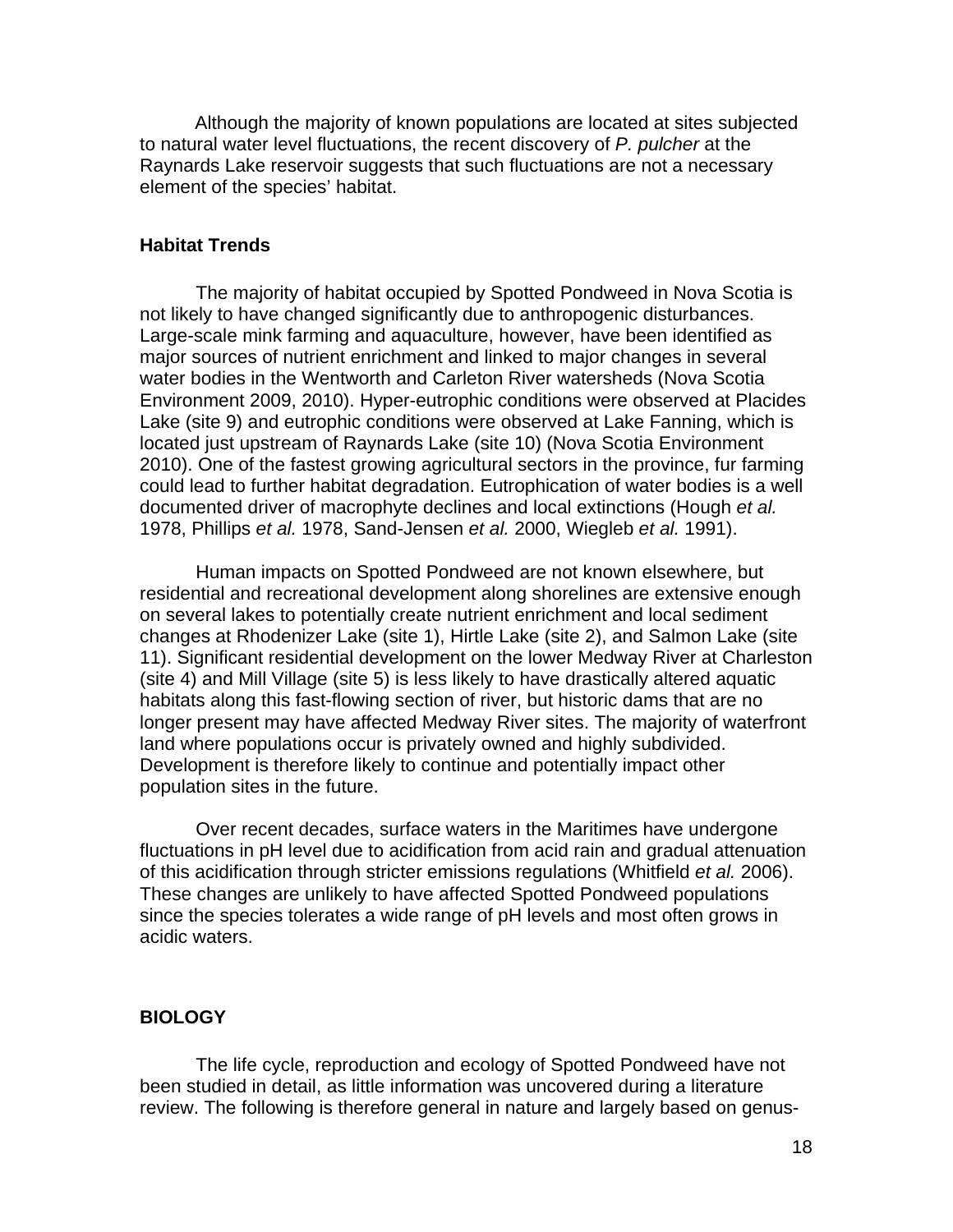level information and findings concerning morphologically similar pondweed species.

## **Life Cycle and Reproduction**

Although typically referred to as perennial plants, most pondweeds are better described as facultative perennials, having the capacity to adopt annual and perennial life-cycle characteristics based on environmental conditions at a particular site (Philbrick and Les 1996).

Reproduction in pondweeds consists of both sexual and vegetative mechanisms (Cook 1988, Hutchinson 1975, Wiegleb and Brux 1991). Along with other life-history traits, reproductive strategies employed by pondweed species are closely associated to specific growth forms (emergent, floating or submergent) which represent different degrees of adaptation to aquatic environments (Philbrick and Les 1996).

Flowering in *P. pulcher* occurs in summer from June to September, with fruits maturing in late summer to early fall (Wisconsin Department of Natural Resources 2009). Pondweed species such as *P. pulcher*, which form floating leaves and emersed flowering spikes, are dependent on wind for the dispersal of their spherical pollen grains and exhibit strong protogyny, with stigmas becoming receptive before anthers release pollen but remaining receptive during pollen dissemination (Cook 1988). Protogyny suggests a species is facultatively autogamous (self-pollinating), with an initial phase that allows outcrossing followed by a second phase during which selfing occurs (Philbrick 1984).

In many pondweed species, the large majority of individuals in a population typically remain sterile and achenes only contribute minimally to overall reproduction (Barrat-Segretain 1996, Muenscher 1936, Ogden 1943). This would seem to be the case for *P. pulcher*, since lack of flowering parts in most collected specimens and rarity or absence of flowering in populations (C.S. Blaney pers. obs., D.M. Mazerolle pers. obs., Scribailo and Alix 2002) suggest infrequent sexual reproduction.

The dominant mode of reproduction and spread in floating and submerged aquatic plants is by vegetative means (Cook 1993, Hutchinson 1975, Spencer and Bowes 1993, Philbrick and Les 1996, Wiegleb *et al.* 1991). Pondweeds can achieve rapid reproduction and spread through rhizomes, stolons and continuously growing vertical shoots (Muenscher 1936, Sculthorpe 1967, Van Wijk 1988, Wiegleb and Brux 1991). They also commonly form specialized structures called turions, which function as vegetative propagules capable of long-distance dispersal (Sculthorpe 1967, Van Wijk 1988, Wiegleb and Brux 1991, Wiegleb *et al.* 1991). Often referred to as winter buds, these structures consist of dormant vegetative buds which are enclosed by numerous specialized leaves (Philbrick and Les 1996). Formation of turions most often occurs in late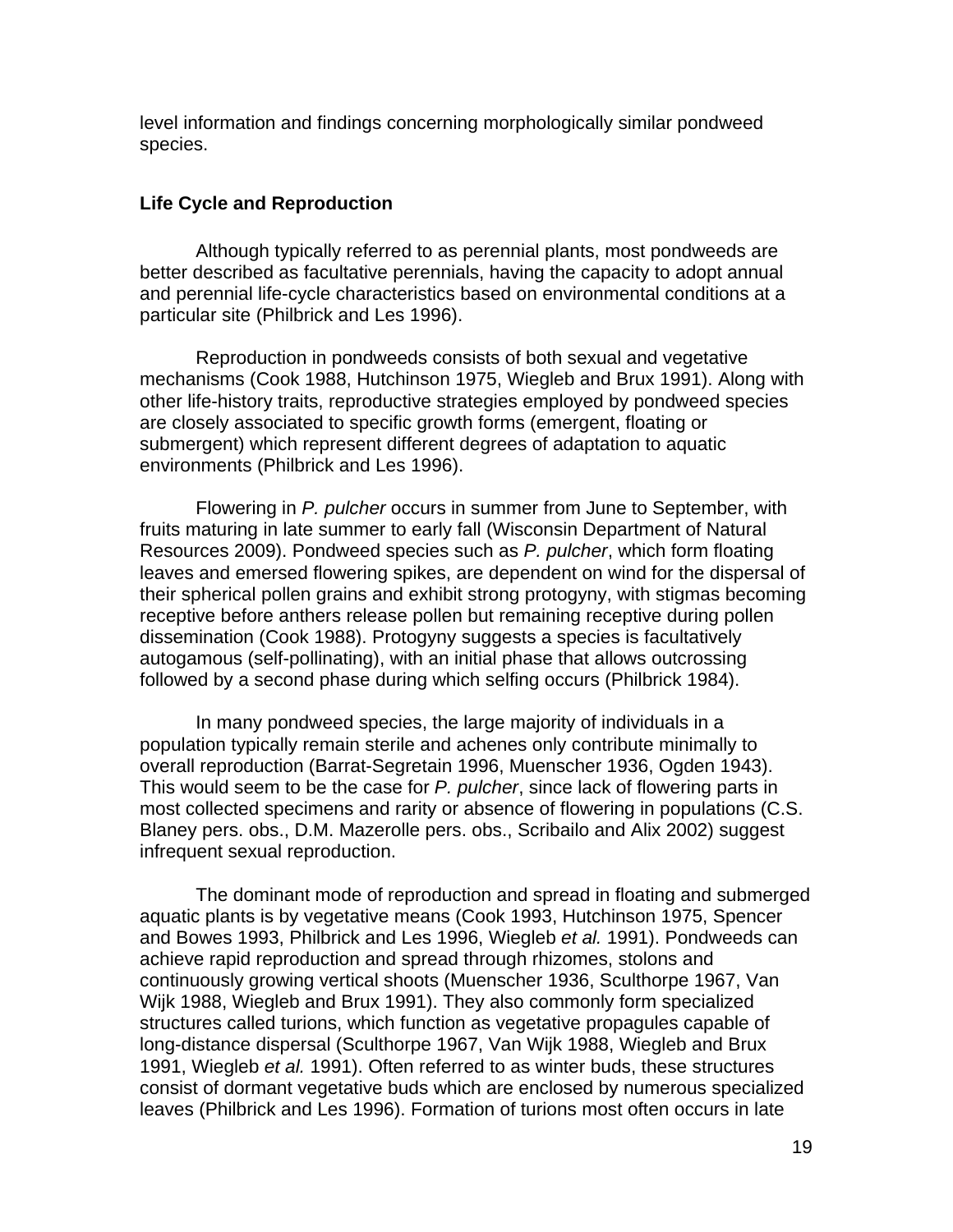summer and fall, as environmental conditions become less favorable (Barrat-Segretain 1996). As is common in macrophytes, pondweeds also possess the ability to regenerate from vegetative fragments such as stem or root sections (Barrat-Segretain 1996, Philbrick and Les 1996).

Dependence on any particular life-cycle strategy can vary significantly in accordance with habitat conditions (Philbrick and Les 1996).

In broad-leaved pondweed species, life expectancy at the genet level (set of shoot complexes sharing a genetic identity) can vary significantly depending on environmental conditions, from annual to a virtually unlimited number of years (Wiegleb and Brux 1991).

## **Physiology and Adaptability**

Pondweeds are generally highly adaptable species, exhibiting a high degree of morphological plasticity and an ability to utilize various growth forms and life cycle strategies depending on habitat conditions (Philbrick *et al.* 1996, Wiegleb and Brux 1991). In Sago Pondweed (*Stuckenia pectinata*, formerly *P. pectinatus*) for example, Van Wijk (1988) observed that individuals survived through the winter months as vital vegetative plants in deep and sheltered sites while individuals growing in shallower and more exposed sites only persisted as tubers or tuber fragments. Through changes in morphology and reproductive strategies, some pondweed species can persist in habitats having undergone rapid and drastic changes in water chemistry or physical characteristics (Van Wijk 1988, Wiegleb *et al.* 1991).

Both pondweed individuals and their propagules, including seeds and turions, can also undergo extended periods of dormancy during winter months or when habitat conditions become unfavorable, germinating or resuming growth when suitable conditions return (Barrat-Segretain 1996, Haag 1979). Potential for vigorous vegetative reproduction and capacity to employ various dispersal mechanisms such as rhizomes, fragments, turions and seeds enable macrophytes to maximize their dispersal and establishment into available habitats (Barrat-Segretain 1996, Muenscher 1936, Philbrick and Les 1996, Sculthorpe 1967).

Because of their increased capacity to capture light, floating-leaved macrophytes such as *P. pulcher* have a competitive advantage over submerged species. By the same token, they are also better adapted to withstand decreased light availability in the water column caused by increases in the abundance of other macrophytes, algae or suspended sediments. In a study investigating the response of Spotted Pondweed and two submergent macrophytes (*Elodea* and *Myriophyllum*) to algal competition, Spotted Pondweed was the least affected due to its fibrous stems and leaves floating above the algae (Ryan *et al.* 1972).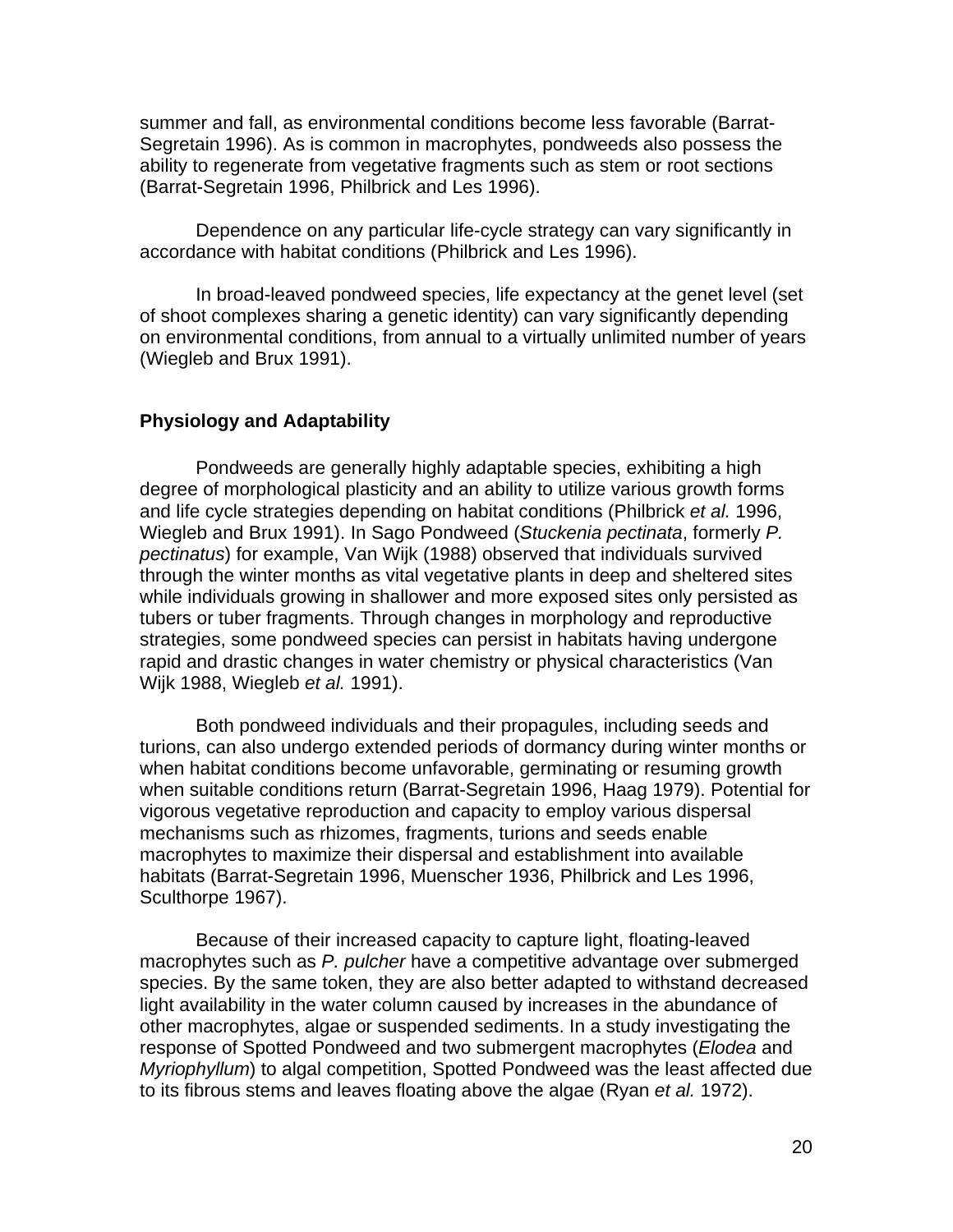#### **Dispersal and Migration**

The drupes and achenes produced by pondweed species can float for considerable lengths of time, with flotation periods varying from a few days to 18 months (Spence *et al.* 1971). Seed buoyancy is thought to be assisted by gases produced by photosynthesis in green fruits and captured by the cuticle and pericarp (Spence *et al.* 1971). Though the flotation periods of *P. pulcher* fruits and achenes are unknown, it is presumed that wave action and water flow play a major role in dispersing seeds within water bodies and watersheds. Similarly, vegetative propagules such as plant fragments and turions can float in the water column and are therefore potentially carried by water over considerable distances. Spotted Pondweed can also disperse over short distances by rhizomes or stolons which spread away from parent plants and form new vertical shoots.

Animals are the principal agents of long-distance dispersal for most aquatic macrophytes (Sculthorpe 1967). Both the sexual and vegetative propagules of aquatic plants are known to be transported internally and/or externally by birds, large and small mammals, reptiles and amphibians (Hutchinson 1975, Sculthorpe 1967). The role of water birds in the dispersal of propagules is well documented and may be of particular importance for pondweeds, as the passage of seeds through the digestive tracts of waterfowl has been shown to facilitate germination in several species (Guppy 1906, Smits *et al.* 1989; Van Wijk 1989). The discovery in Ohio of a Spotted Pondweed population in ponds recently created by sand-mining (Scribailo and Alix 2002) attests to *P. pulcher*'s capacity for animal or human-mediated dispersal.

Human activity, through the transfer of watercraft, boat trailers and commercial or recreational equipment between water bodies, is also recognized as an important vector in the propagation of macrophytes and a facilitator of invasion by exotic species (Johnstone *et al.* 1985, Les and Mehrhoff 1999, Scales and Bryan 1979).

#### **Interspecific Interactions**

Pondweed stands play a significant role in the structure and function of many aquatic ecosystems by contributing to primary production, sediment fixation and nutrient cycling as well as creating habitat and food sources for animals and periphyton (Barrat-Segretain 1996, Sand-Jensen *et al.* 1989, Wiegleb *et al.*  1991). Macrophytes in general represent important invertebrate habitats, providing refuge from predation and substratum for periphyton and epiphytic algae (Hutchinson 1975, Newman 1991). Berg (1949) states that pondweeds support a particularly large and diverse assemblage of invertebrates, some of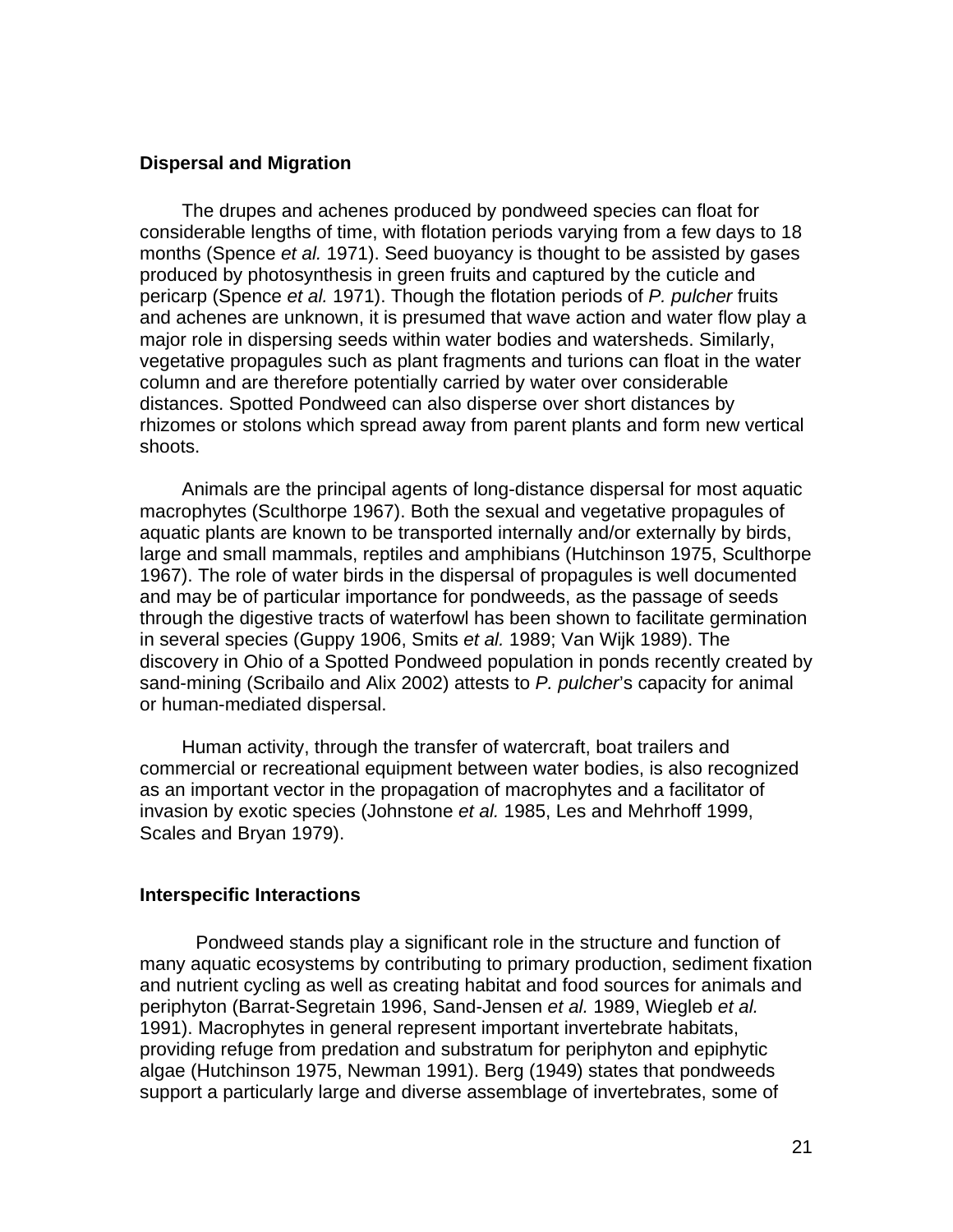which may be obligatorily associated with certain pondweed species. Floatingleaved macrophytes can suffer significant damage from invertebrate herbivores (Jacobsen and Sand-Jensen 1994, Otto and Wallace 1989, Setala and Makela 1991), and pondweeds can be injured from attack or infestation by aquatic snails (Sheldon 1987, Lodge 1991) and various insect groups including Lepidoptera, Trichoptera, Chironomidae (Diptera), Epihydridae (Diptera) and Donaciinae (Chrysomelidae - Coleoptera) (Berg 1949).

The larvae of Obscure Pondweed Moth (*Parapoynx obscuralis*) and Waterlily Borer (*Munroessa gyralis*), two generalist lepidopteran species, are known to use Spotted Pondweed as a host plant (Stoops *et al.* 1998). The range of these species is not well understood but both are said to occur in Nova Scotia (BugGuide.net 2010).

Moose herbivory can reduce plant height and stand density of various pondweeds (Aho and Jordan 1979, Crete *et al.* 2001) but the scarcity of Moose in mainland Nova Scotia means they are unlikely to be impacting Spotted Pondweed populations.

Pondweeds are also known to be a food source for waterfowl (Anderson and Low 1976, McKnight 1995), Muskrat (Ching and Chih-Tang 1965, Takos 1947) and Beaver (Milligan and Humphries 2010).

## **POPULATION SIZES AND TRENDS**

#### **Abundance**

Wiegleb and Brux (1991) suggest the basic independent unit of growth in the genus *Potamogeton* is the shoot complex, defined as all connected shoots (both vertical and horizontal) and reproductive structures (both asexual and sexual). This unit can vary greatly in size and complexity, from a small root system with a single vertical shoot in its most simple expression, to a dense and extensive stand. Following COSEWIC standards, however, each separate shoot would be considered a separate individual and a shoot complex would include multiple individuals. However one defines an individual of Spotted Pondweed, it is difficult to count individuals in the field since more than one "shoot complex" can be interwoven together (potentially including both the hybrid *P.* x *rhodensis* and Spotted Pondweed in barely distinguishable masses) and since one has to look down to the mucky substrate underwater to accurately count shoots. Area of occupancy and descriptions of abundance thus tend to be more useful measures of population size in this species.

Data on population size is lacking for most occurrences, due to lack of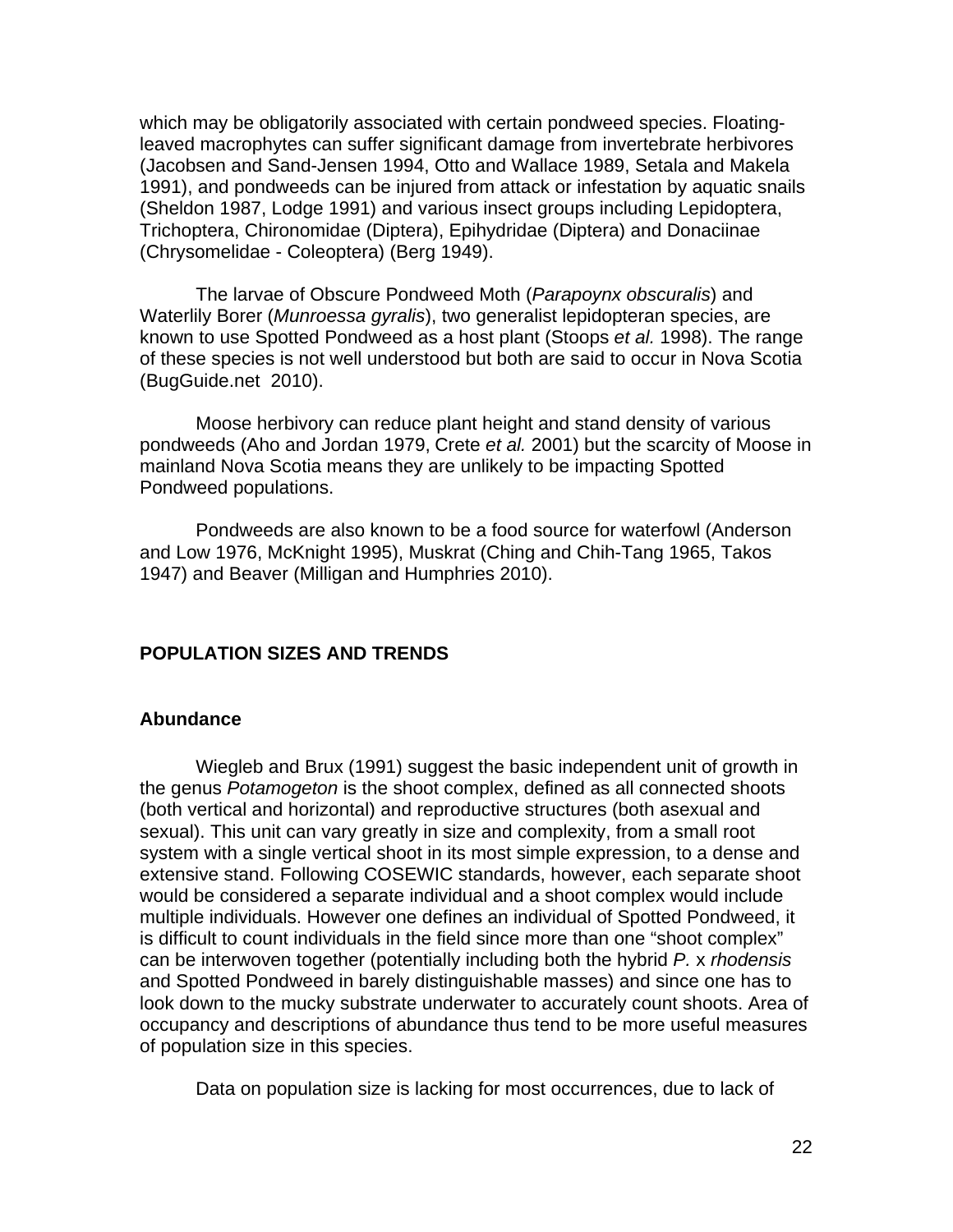recent surveys in many sites, difficulties in field identification vs. co-occurring hybrids and the inherent difficulty in counting individuals underwater. Data collected at recently surveyed population sites indicates that the species is very localized with few stands, a limited area of occupancy and likely few genetically distinct individuals. All available data on Nova Scotia populations is presented in Table 1.

**Table 1**. Location, observer and survey date for all confirmed Spotted Pondweed (*Potamogeton pulcher*) populations, with notes on abundance and habitat.

| <b>Population</b>                                        | Watershed                                         | Collector /<br>observer                            | Date(s) of<br>discovery/<br>survey<br>(Y/M/D) | Notes on habitat and<br>abundance                                                                                                                                                                                            |
|----------------------------------------------------------|---------------------------------------------------|----------------------------------------------------|-----------------------------------------------|------------------------------------------------------------------------------------------------------------------------------------------------------------------------------------------------------------------------------|
| 1. Rhodenizer<br>Lake<br>(Lunenburg<br>$Co.$ )*          | LaHave River                                      | 1) Fernald,<br>M.L.; B. Long<br>2) Blaney,<br>C.S. | 1) 192x/xx/xx<br>2) 2009/08/27                | 2) Abundance: dense 3x4m<br>patch<br>Habitat: 10-20cm water in<br>organic muck over sand                                                                                                                                     |
| 2. Maitland<br>Pond<br>(Lunenburg<br>$Co.$ <sup>*†</sup> | LaHave River<br>or Mushamush<br>$River^{\dagger}$ | Erskine, J.S.                                      | 1952/08/23                                    |                                                                                                                                                                                                                              |
| 3. Hirtle Lake<br>(Lunenburg<br>$Co.$ )*                 | LaHave River                                      | Blaney, C.S.                                       | 2008/09/10                                    | 1) Abundance: one patch<br>$\sim$ 3m x 5m<br>Habitat: 0.2-1.0m of water;<br>rock/boulder bottom with<br>some peat accumulation<br>2) Abundance: one patch 3-<br>5m diameter<br>Habitat: in relatively deep<br>water, 1.5-2m+ |
| 4. Charleston<br>(Queens Co.)*                           | Medway River                                      | Dore, W.G.;<br>Gorham, E.                          | 1945/08/02                                    | Habitat: pool on marshy<br>gravelly drained shore of<br>Medway River above                                                                                                                                                   |
| 5. Mill Village<br>(Queens Co.)*                         | <b>Medway River</b>                               | Donly, J.F.                                        | 1958/09/26                                    | Habitat: in pond                                                                                                                                                                                                             |
| 6. Buggy Hole<br><b>Brook (Queens</b><br>$Co.$ )*        | <b>Medway River</b>                               | Donly, J.F.                                        | 1956-1962                                     | Habitat: in brook                                                                                                                                                                                                            |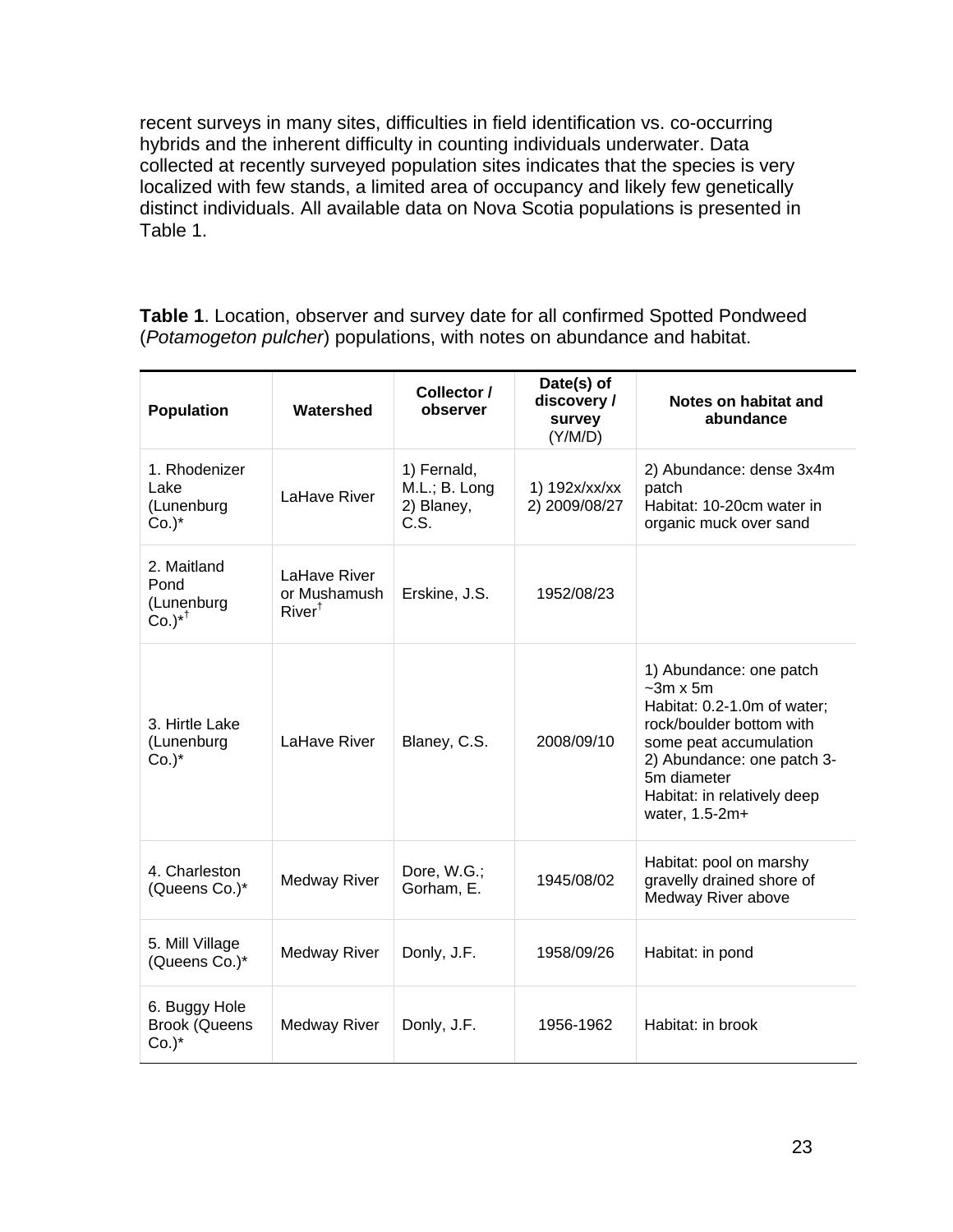| 7. Shingle Lake<br>(Lunenburg<br>$Co.$ )*   | <b>Medway River</b>                      | Blaney, C.S.                                                   | 2007/09/07 | Abundance: one large stand<br>3-5m in diameter<br>Habitat: relatively deep<br>water, 1.5-2m+                                                                             |
|---------------------------------------------|------------------------------------------|----------------------------------------------------------------|------------|--------------------------------------------------------------------------------------------------------------------------------------------------------------------------|
| 8. Carrigan Lake<br>(Queens Co.)*           | Mersey River                             | 1) Blaney,<br>C.S.<br>2) Mazerolle,<br>D.M.                    | 2009/08/28 | 1) Habitat: sheltered bay;<br>2) Abundance: two small<br>patches ~2m in diameter<br>Habitat: shallow to<br>moderately deep water in<br>sheltered cove on muddy<br>bottom |
| 9. Placides Lake<br>(Digby Co.)             | Wentworth<br>$River -$<br>Carleton River | Fernald, M.L.;<br>B. Long                                      | 192x/xx/xx |                                                                                                                                                                          |
| 10. Raynards<br>Lake (Yarmouth<br>$Co.$ )*  | <b>Carleton River</b>                    | Newell, R.E.;<br>Peck, J.                                      | 2009/08/14 | Habitat: small coves with an<br>abundance of aquatic<br>vegetation                                                                                                       |
| 11. Salmon<br>Lake (Yarmouth<br>$Co.$ )     | Annis River                              | Hill, N.M.                                                     | 2010/08/23 | Abundance: two stands, 25<br>$m2$ and 10 m <sup>2</sup><br>Habitat: small bay with<br>inflowing stream                                                                   |
| 12. Upper<br>Musquodoboit<br>(Halifax Co.)* | Musquodoboit                             | Smith, E.C.;<br>Taylor, J.C.;<br>Webster, D.H.;<br>Slipp, L.B. | 1953/08/10 | Habitat: runnel of alkaline<br>bog; Abundance: abundant;<br>Flowering                                                                                                    |

\* Specimen identification confirmed or specimen annotated by C. B. Hellquist, 2010. †

<sup>†</sup> Exact location of this occurrence is not known since "Maitland Pond" is not a recognized geographic name. The most likely locations for this occurrence are Little Lake, Langille Little Lake or Naas Lake.

## **Fluctuations and Trends**

Existing data is insufficient to detect fluctuations in population size or area of occupancy. With the exception of one population at Rhodenizer Lake (Lunenburg Co.), where the species has persisted from about 1920 to the present, most populations have only been surveyed once and available data is limited to notes taken at the time of their discovery.

 Attempts made in 2007 by AC CDC botanists and Sherman Boates (NS DNR) to locate three historical occurrences, at Charleston (site 4), Mill Village (site 5) and Buggy Hole Brook (site 6), were unsuccessful, though this does not necessarily indicate loss of those populations. Precise locations of the original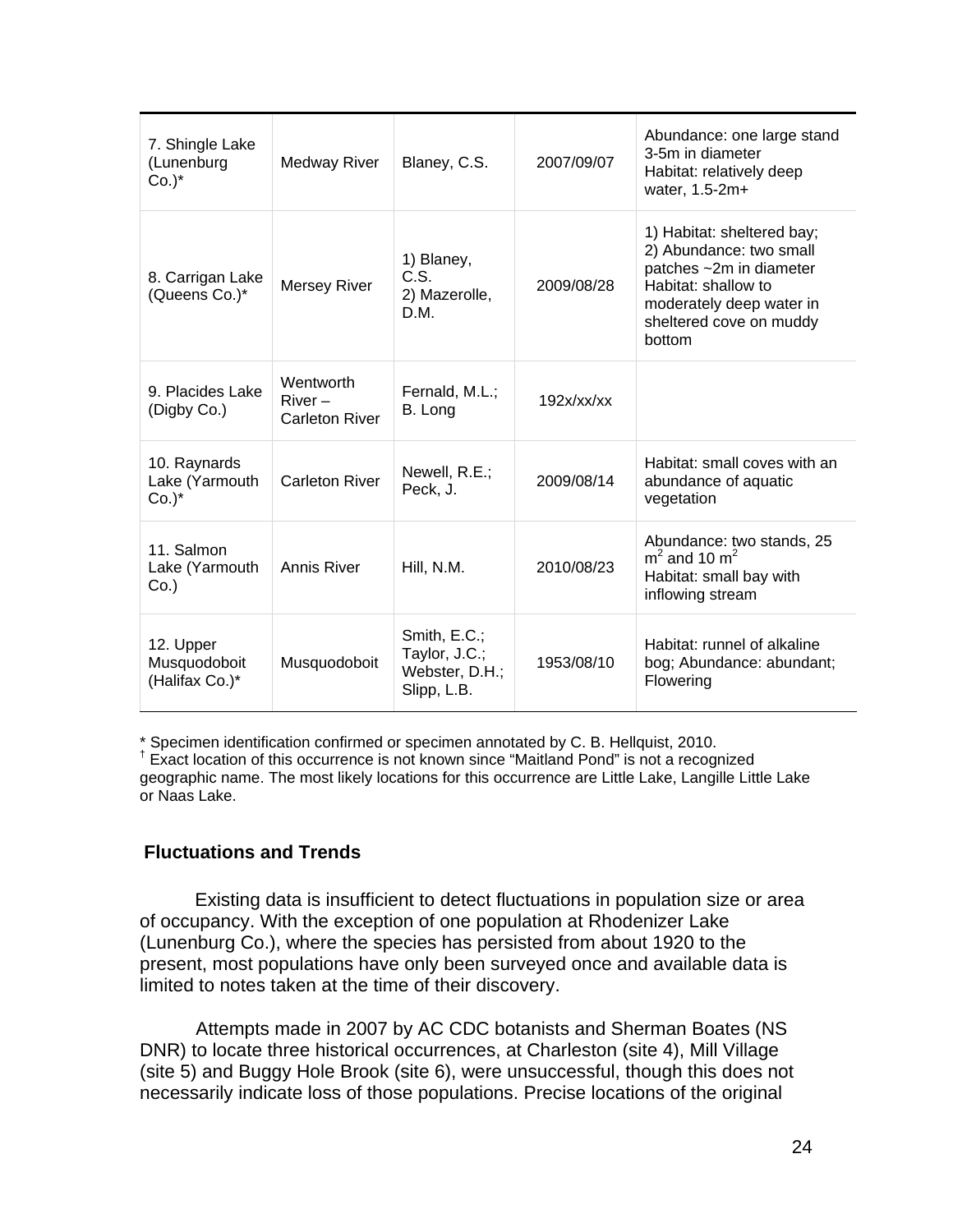collections were not known to the surveyors, so surveys may not have focused on the right areas. Aquatic habitats on the lower Medway River are not known to have changed significantly over the past six decades. Eutrophication of water bodies from agricultural nutrient loading could have caused declines in the Wentworth and Carleton River watersheds. Since data indicates that Nova Scotia populations are generally small, local fluctuations or extinctions may have resulted from stochastic events.

#### **Rescue Effect**

 Rescue effect between populations found within the same watershed is possible, as sexual or vegetative propagules can be carried downstream by water flow. Upstream transfer of propagules is less likely and would depend on animal or human-mediated dispersal.

 Exchange between populations in different watersheds is possible but likely to be infrequent. Since the three known regions of occurrence in Nova Scotia (Yarmouth/Digby counties, Queens/Lunenburg counties and Halifax County) are separated by distances of 70 km and 150 km, any natural exchange between them would rely entirely on dispersal of seeds by migrating birds, which may be extremely infrequent given the inconsistent flowering seen in *P. pulcher*.

 The significant disjunction of Nova Scotian populations from the nearest populations in Maine (220 km away) also make any cross-border rescue effect unlikely.

#### **THREATS AND LIMITING FACTORS**

The most imminent threat to Spotted Pondweed populations in Nova Scotia is the eutrophication of water bodies resulting from large agriculture or aquaculture operations. Anthropogenic eutrophication is known to be occurring at the Picoides Lake site and just upstream from the Raynards Lake site. Effects on Spotted Pondweed at those sites are not well understood, but nutrient loading from effluent and surface runoff containing fertilizers and manure can lead to algal blooms and eutrophic conditions, which have been linked to macrophyte population declines and local extinctions (Hough *et al.* 1989, Phillips *et al.* 1978, Sand-Jensen *et al.* 2000, Wiegleb *et al.* 1991). Although floating leaved macrophytes are better adapted than submergent species to withstand eutrophic conditions, algal competition has been shown to lower productivity in Spotted Pondweed (Ryan *et al.* 1972). It is also plausible that since Spotted Pondweed appears to be a specialist of acidic, nutrient-poor waters, eutrophication could cause it to suffer from increased competition from other vascular species less tolerant of low nutrient conditions. Competitors could include the closely related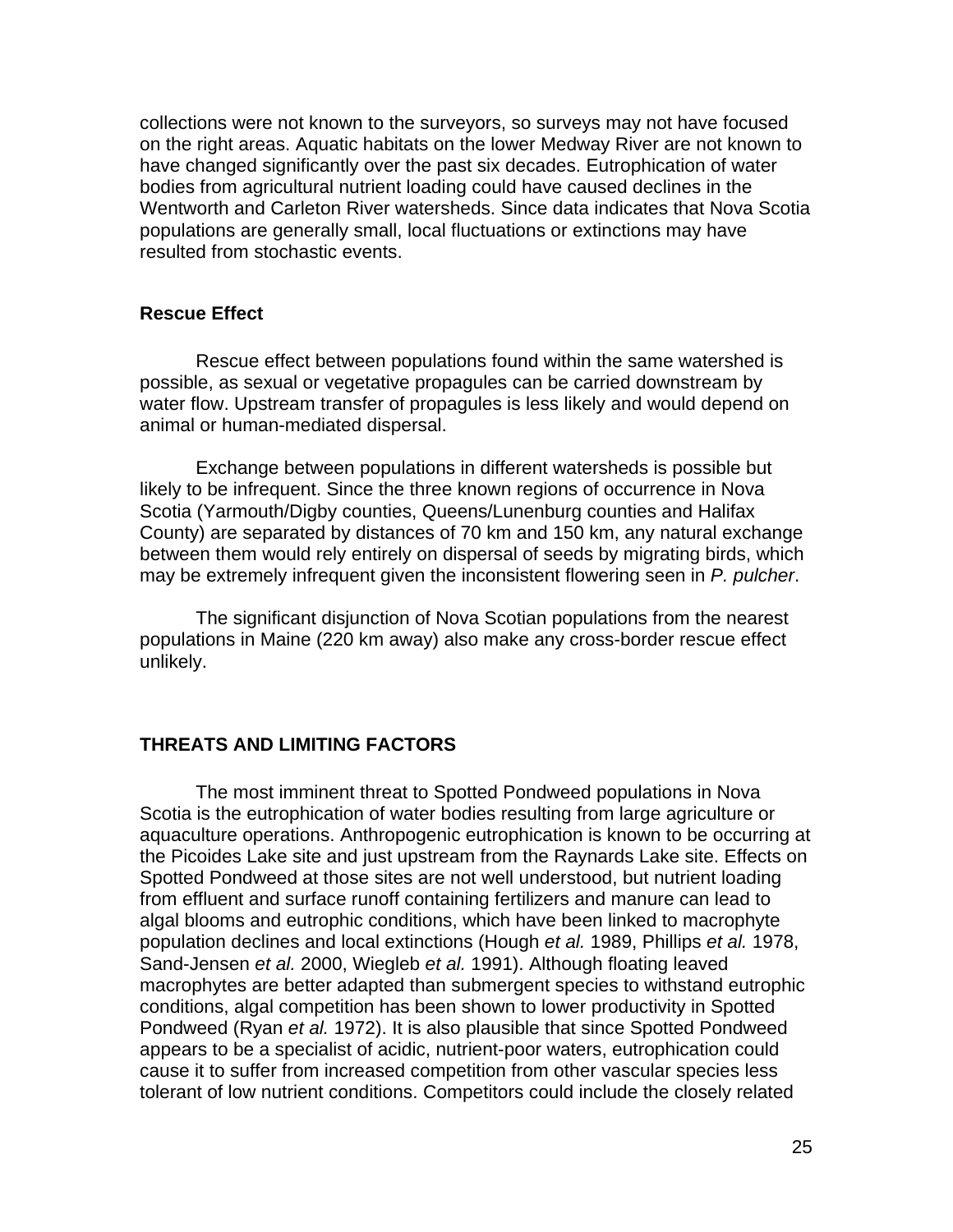Large-leaf Pondweed (*P. amplifolius*), which has been shown to respond positively to increased sediment nutrients by Cronin and Lodge (2003). That species would compete directly with Spotted Pondweed and could also reduce pure populations through hybridization.

Fur farming, mainly with mink, is one of the fastest growing agricultural sectors in Nova Scotia (Nova Scotia Department of Agriculture 2009). In its 2006 Census of Agriculture, Statistics Canada reported that Nova Scotia was the largest producer of mink fur in the country, with an 89% increase in provincial mink farming from 2001 to 2006. Nearly 80 mink farms are presently operating in the province, most in Yarmouth and Digby counties.

In water quality surveys in the Wentworth and Carleton River watershed area, eutrophic conditions were observed in a number of water bodies including Placides Lake (site 9) (Nova Scotia Environment 2009) and Lake Fanning (Nova Scotia Environment 2010), which is located just upstream of Raynards Lake (site 10). In a report summarizing the findings, mink farms and an aquaculture operation were identified as major nutrient sources in the area's water bodies (Nova Scotia Environment 2009, 2010). The aquaculture operation identified in the report is located on Hourglass Lake, approximately 3 km upstream of Placides Lake.

 Though populations are not likely to be directly disturbed by lakeshore cottage and residential development, nutrient enrichment from faulty septic systems and surface runoff can contribute to changes in trophic levels and have a cumulative impact. Deforestation and removal of shoreline vegetation often associated with development can also increase sedimentation and siltation, potentially modifying underwater substrates, increasing water turbidity and decreasing light availability in the water column. Field observations and aerial photography indicate that development is considerable on Rhodenizer Lake (site 1), Hirtle Lake (site 2), and Salmon Lake (site 11). Given the fact that lakeshore properties are generally in high demand both for cottage development and for recreational purposes, the level of impact from this threat and the number of populations affected will undoubtedly increase in the future.

Through habitat alteration and deliberate or accidental transport of species, disturbances related to shoreline development and recreational activities typically lead to increases in the number and abundance of exotic species present at a given site. Nutrient-poor lakes typically occupied by Spotted Pondweed appear quite resistant to aquatic and shoreline invasive plants (Hill and Blaney 2010) but if coupled with eutrophication, exotic species such as Yellow Floating-heart (*Nymphoides peltata*), Eurasian Water-milfoil (*Myriophyllum spicatum*) and Curly Pondweed (*Potamogeton crispus*) might pose some threat to Spotted Pondweed. The first occurs in Nova Scotia, while the latter two are considered absent in the province but are known from New Brunswick, Quebec and the northeast United States.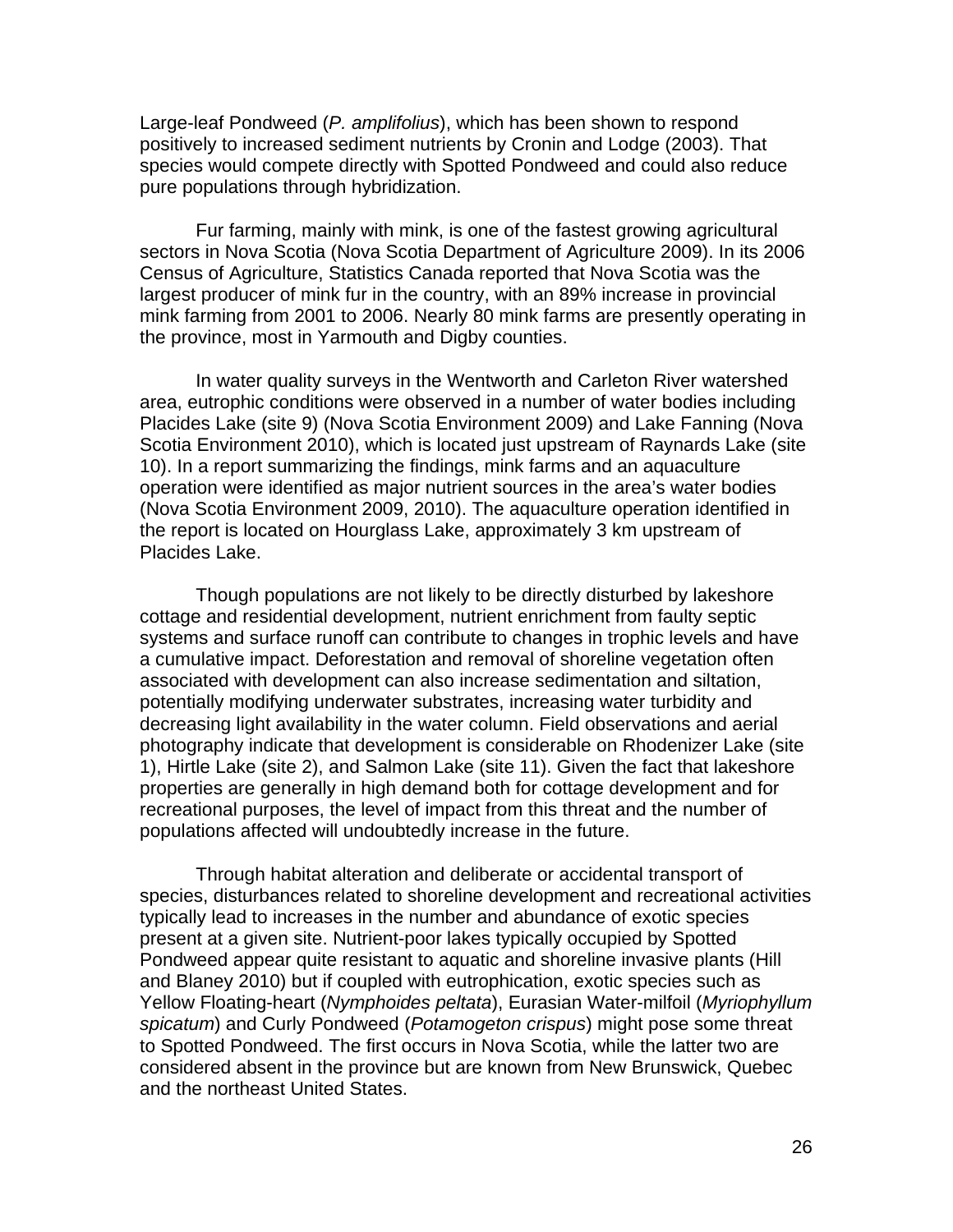Given that available information indicates that Spotted Pondweed is rare at most known sites with few stands and likely few separate individuals, populations in Nova Scotia could be highly vulnerable to even very localized disturbance and stochastic events. Random fluctuations in small populations could also lead to extirpation at some sites.

Since knowledge on the biology and ecology of Spotted Pondweed is limited, additional threats and limiting factors can only be speculative.

## **PROTECTION, STATUS, AND RANKS**

#### **Legal Protection and Status**

The species is not presently afforded legal protection under any provincial or federal act in Canada. In the United States, it has been granted legal statelevel protection in Illinois, Indiana, Kentucky, Maine, Michigan, New York, Ohio, Pennsylvania and Wisconsin (USDA 2010).

#### **Non-Legal Status and Ranks**

Spotted Pondweed is listed as globally secure (G5) but is considered rare throughout a large portion of its range (Natureserve 2010). In Canada, it is ranked as critically imperiled (N1), with a subnational status of S1 in Nova Scotia (with a revision to S2 likely at the next review based on number of occurrences, which would change the N-rank to N2) and SH (possibly extirpated) in Ontario (NatureServe 2010). It has been assigned a National General Status rank of May Be At Risk, which equates to a "Red" rank under the NS DNR provincial ranks.

Subnational status ranks in the United States, as listed by Natureserve (2010), are: Alabama (SNR), Arkansas (S3), Connecticut (SNR), Delaware (S5), Florida (SNR), Georgia (SNR), Illinois (S1), Indiana (S1), Kentucky (S1S2), Louisiana (SNR), Maine (S1), Maryland (SNR), Massachusetts (SNR), Michigan (S2), Minnesota (SNR), Mississippi (SNR), Missouri (S2S3), New Hampshire (SNR), New Jersey (S3S4), New York (S2), North Carolina (S4), Ohio (S2), Oklahoma (SNR), Pennsylvania (S1), Rhode Island (SNR), South Carolina (SNR), Tennessee (SNR), Texas (SNR), Vermont (SNR), Virginia (S4), West Virginia (S1), Wisconsin (S1). The exact status of the species remains undetermined in most states to the south and west of the Carolinas but available county-level distribution suggests it is locally common to uncommon or rare in these jurisdictions (BONAP 2010).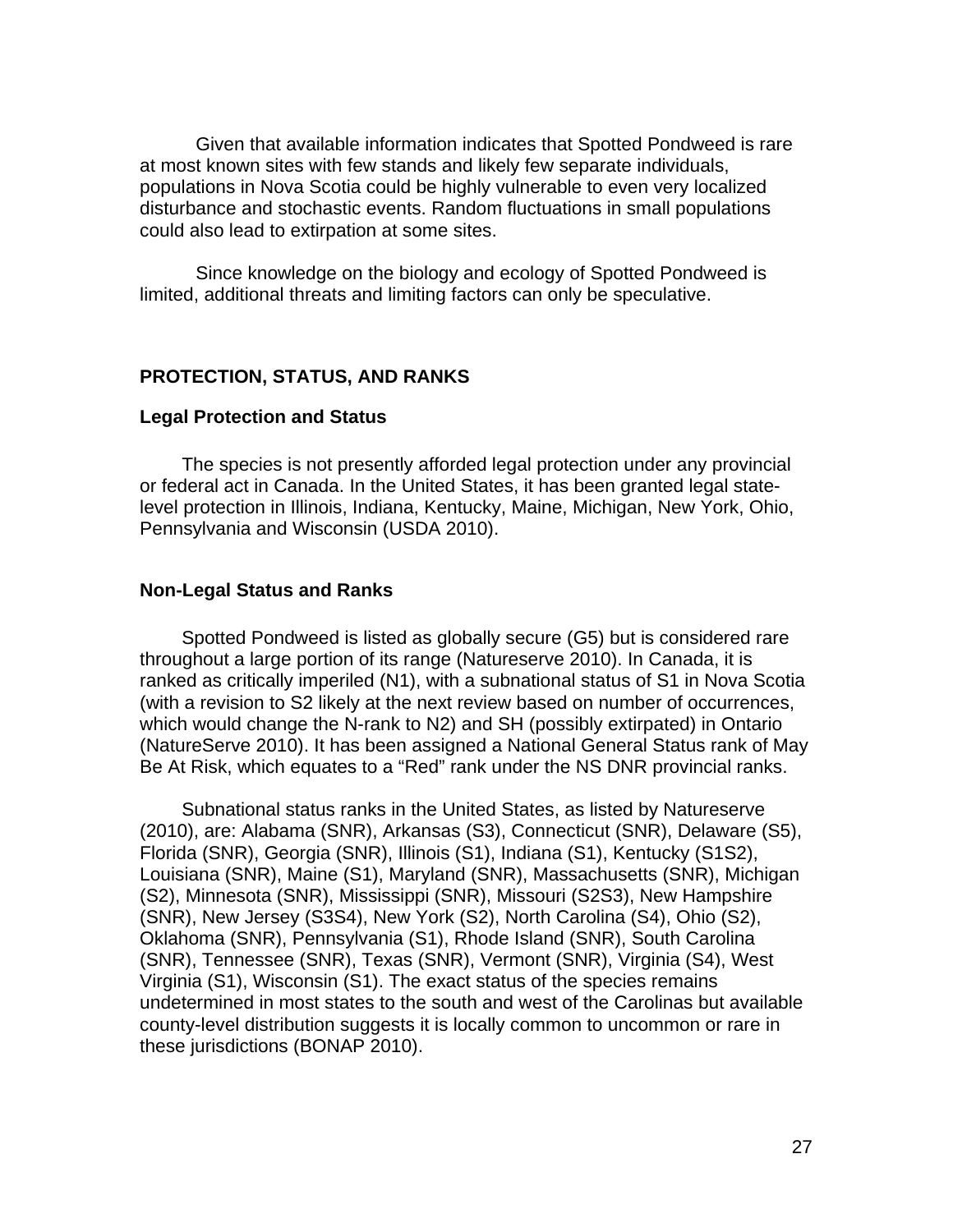#### **Habitat Protection and Ownership**

Given that Spotted Pondweed is an aquatic species of lakes and rivers, it receives indirect protection from laws and policies regulating shoreline development and pertaining to the protection of water quality, watercourses, wetlands and riparian buffers. In Nova Scotia, pertinent laws and regulations include the *Activities Designation Regulations* and *Environmental Assessment Regulations* under the *Environment Act* as well as the *Forest Act*'s *Wildlife Habitat and Watercourses Protection Regulations*.

No occurrences are within protected areas, although the population at Salmon Lake is situated just offshore of a crown property which has been considered for designation as a nature reserve. The majority of populations in Nova Scotia clearly occur on crown land since they are situated in large permanent lakes and in the Medway River. Historical populations at Buggy Hole Brook (population 6) and Upper Musquodoboit (population 12) may however be located in smaller and possibly ephemeral water bodies or watercourses, which could be on private land. A substantial majority of land at population sites is privately owned and heavily subdivided. Three of the lakes in which the species is found have some crown land frontage: approximately 75% of total shoreline on Carrigan Lake (site 8), 25% on Hirtle Lake (site 3), 30% on Shingle Lake (site 7) and less than 5% on Salmon Lake (site 11).

## **ACKNOWLEDGEMENTS AND AUTHORITIES CONTACTED**

Ruth Newell provided specimens housed at the E.C. Smith Herbarium in Wolfville Nova Scotia and personal field observations. Marian Zinck provided specimens housed at the Nova Scotia Museum of Natural History Herbarium in Halifax Nova Scotia. Nicholas M. Hill provided useful field observations and specimens. C. Barre Hellquist of the Massachusetts College of Liberal Arts' Biology Department provided valuable assistance in the identification and annotation of specimens. Michael Oldham of the Ontario Natural Heritage Information Centre provided information on the status of the species in Ontario.

## **INFORMATION SOURCES**

Aho, R.W. and P.A. Jordan. 1979. Production of aquatic macrophytes and its utilization by moose on Isle Royale National Park. Pages 341-348 in Proceedings of the First Conference on Science Research in the National Parks. National Parks Service, Washington, D.C., USA.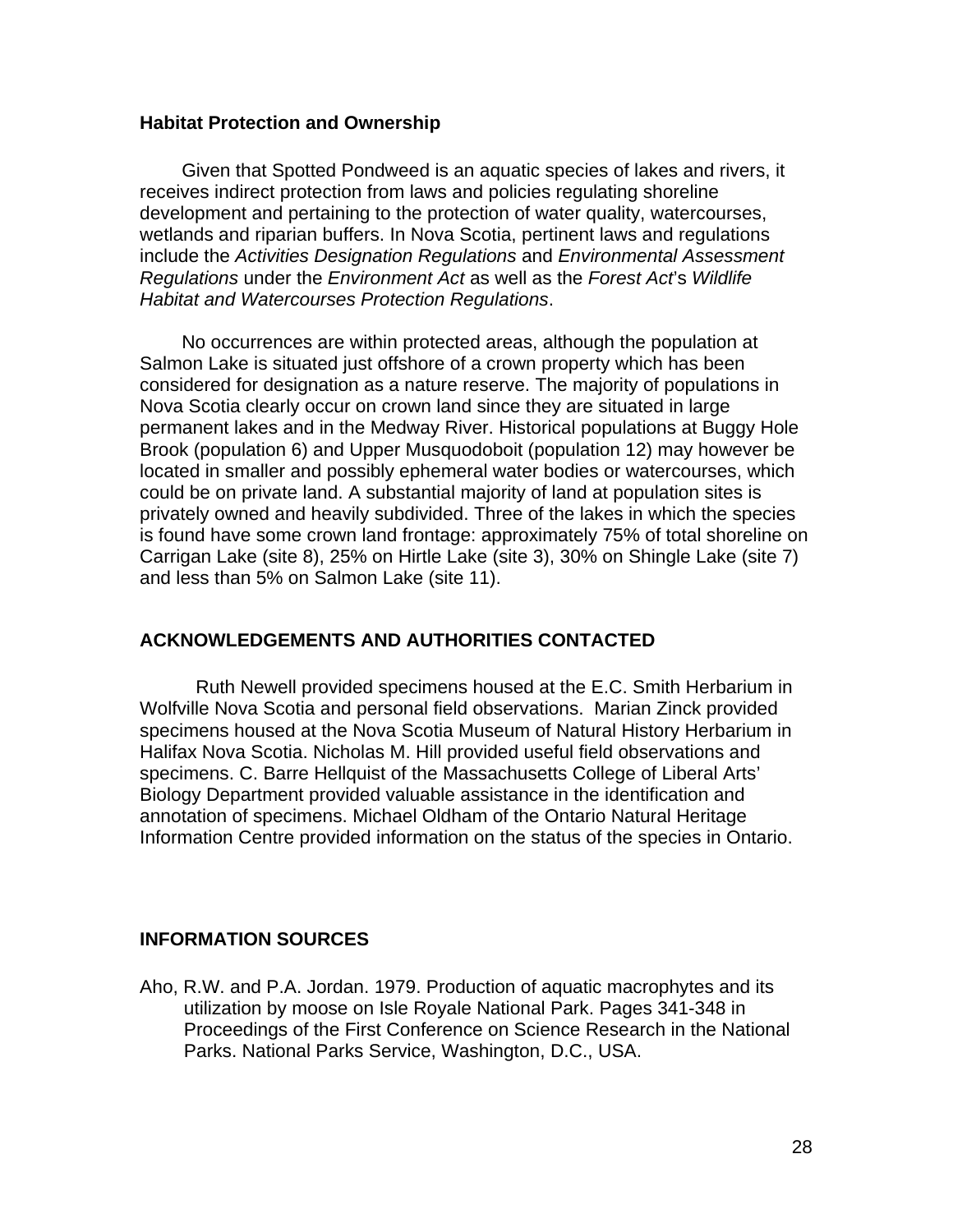- Anderson, M.G. and J.B. Low. 1976. Use of Sago pondweed by waterfowl on the Delta Marsh. Manitoba Journal of Wildlife Management 40: 233–242.
- Barrat-Segretain, M.H. 1996. Strategies of reproduction, dispersion, and competition in river plants: a review. Vegetatio 123: 13–37.
- Berg, C.O. 1949. Limnological relations of insects to plants of the genus *Potamogeton*. Transactions of the American Microscopical Society 68: 279- 291.
- BONAP (Biota of North America Program). 2010. North American Plant Atlas *Potamogeton*. Website: http://www.bonap.org/BONAPmaps2010/Potamogeton.html. [Accessed November 10, 2010].
- BugGuide.net. 2010. Website: http://bugguide.net/node/view/15740 [Accessed December, 2010].
- Cook. C.D.K. 1988. Wind pollination in aquatic angiosperms. Annals of the Missouri Botanical Garden 75: 768-777.
- Cook, C.D.K. 1993. Origin, autecology, and spread of some of the world's most troublesome aquatic weeds. Pages 31-38 in Pieterse AJ, Murphy KJ, eds. Aquatic weeds: the ecology and management of nuisance aquatic vegetation. New York, Oxford University Press.
- Chambers, P.A. 1987. Light and nutrients in the control of aquatic plant community structure. II. *In situ* observations. Journal of Ecology. 75: 621- 628.
- Ching, C. and Y. Chih-Tang. 1965. Foods and food bases of the muskrat, *Ondatra zibethica* Linnaeus. Acta Zoologica Sinica 17: 352-363.
- Crête, M., J.-P. Ouellet and L. Lesage. 2001. Comparative effects on plants of Caribou/Reindeer, Moose and White-tailed deer herbivory. Arctic 54(4): 407-417.
- Cronin, G. and D.M. Lodge. 2003. Effects of light and nutrient availability on the growth, allocation, carbon/nitrogen balance, phenolic chemistry, and resistance to herbivory of two freshwater macrophytes. Oecologia 137: 32- 41.
- Guppy, H.B. 1906. Observations of a naturalist in the Pacific between 1891 and 1899. Vol. 2. Plant dispersal. Macmillan Co., London, UK.

Haag, R.W. 1979. The ecological significance of dormancy in some rooted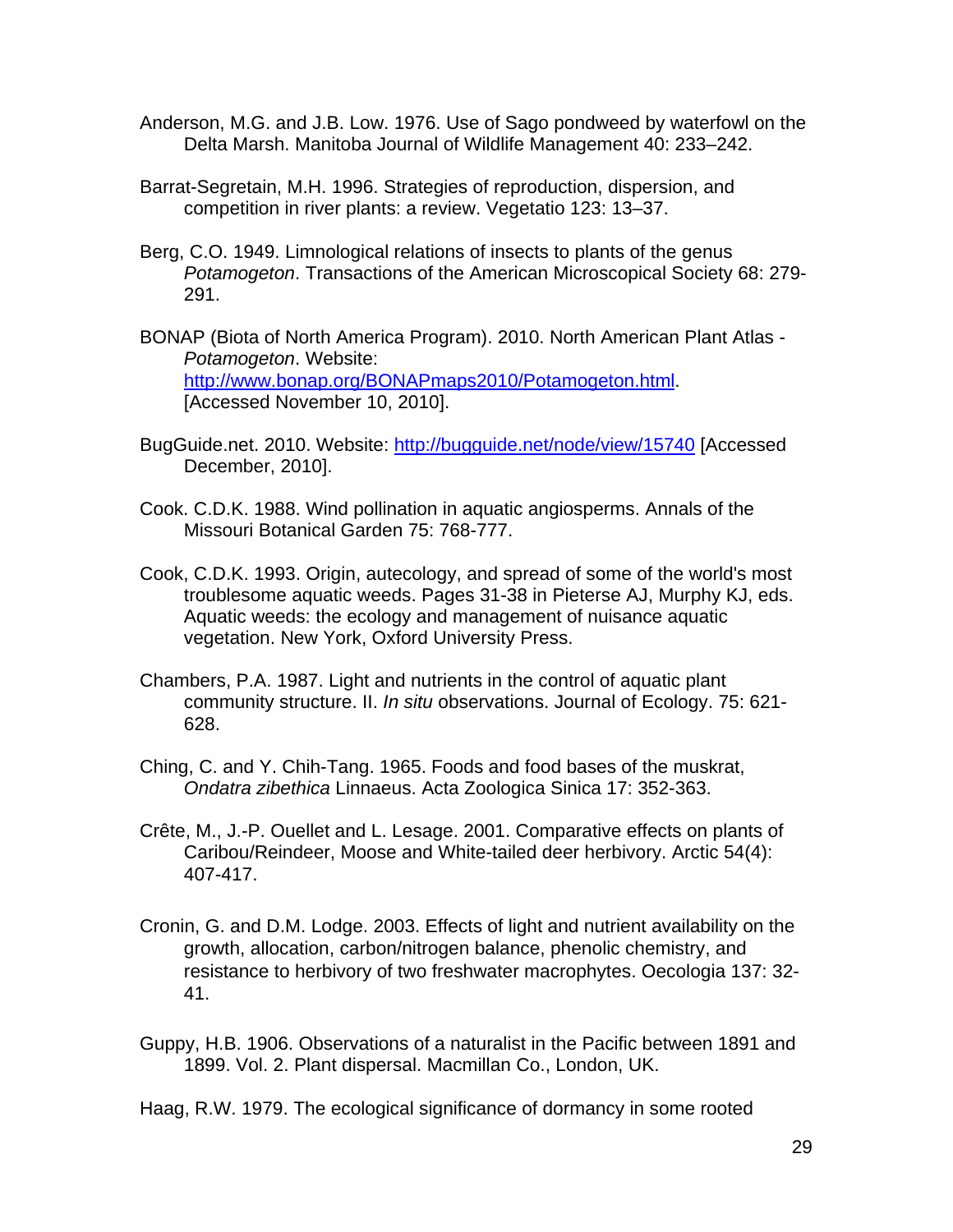aquatic plants. Journal of Ecology 67: 727-738.

- Haynes, R.R. and C.B. Hellquist. 2000. *Potamogeton*. In: Flora of North America Editorial Committee, eds. 1993+. Flora of North America North of Mexico. 12+ vols. New York and Oxford. Vol. 22, pp. 47-74.
- Holmgren, N.H. 1998. Illustrated companion to Gleason and Cronquist's Manual: illustrations of the vascular plants of northeastern United States and adjacent Canada. New York botanical Garden, Bronx, New York.
- Hough R.A., M.D. Fornwall, B.J. Negele, R.L. Thompson and D.A. Putt. 1989. Plant community dynamics in a chain of lakes: principal factors in the decline of rooted macrophytes with eutrophication. Hydrobiologia 173: 199– 217.
- Hutchinson, G.E. 1975. A Treatise on Limnology, vol. 3: Limnological Botany. Wiley, New York.
- Jacobsen, D. and K. Sand-Jensen. 1994. Invertebrate herbivory on the submerged macrophyte Potamogeton perfoliatus in a Danish stream. Freshwater Biology 31: 43-52.
- Johnstone, I.M., B.T. Coffey and C. Howards-Williams. 1985. The role of recreational boat traffic in interlake dispersal of macrophytes: a New Zealand study. J. Environ. Manage. 20: 263-279.
- Kaplan, Z. and J. Fehrer. 2006. Comparison of natural and artificial hybridization in Potamogeton. Preslia 78: 303-316.
- Les, D.H., and L.J. Mehrhoff. 1999. Introduction of nonindigenous aquatic vascular plants in southern New England: a historical perspective. Biological Invasions 1: 281–300.
- Lodge D.M. 1991. Herbivory on freshwater macrophytes. Aquatic Botany 41: 195-224.
- McKnight, S.K. and G.R. Hepp. 1995. Potential effect of Grass carp herbivory on waterfowl foods. The Journal of Wildlife Management 59(4): 720-727.
- Milligan, H.E. and M.M. Humphries. 2010. The importance of aquatic vegetation in Beaver diets and the seasonal and habitat specificity of aquatic-terrestrial ecosystem linkages in a subarctic environment. Oikos 119(12): 1877-1886.
- Muenscher, W.C. 1936. The germination of seeds of Potamogeton. Annals of Botany 50: 805-821.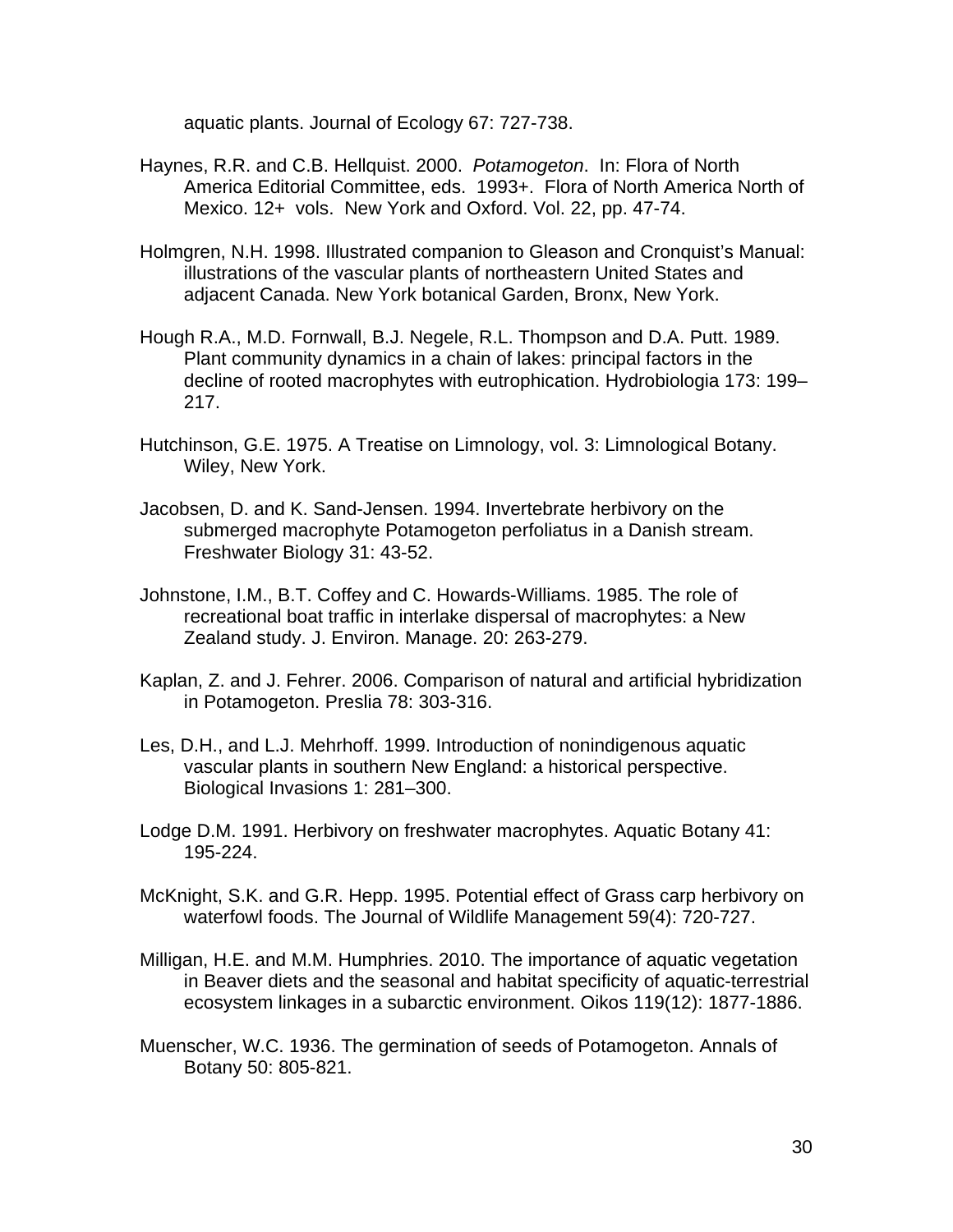- NatureServe. 2010. NatureServe Explorer: An online encyclopedia of life [web application]. Version 7.1. NatureServe, Arlington, Virginia. Available http://www.natureserve.org/explorer. (Accessed: December 13, 2010 ).
- Newman, R.M. 1991. Herbivory and detritivory on freshwater macrophytes by invertebrates: a review. Journal of the North American Benthological Society 10(2): 89-114.
- Nova Scotia Environment. 2009. A water quality survey of nine lakes in the Carleton River watershed area, Yarmouth County, Nova Scotia. Prepared by the Water and Wastewater Branch, (D. Taylor, project lead). 16 pp. +app.
- Nova Scotia Environment. 2010. A water quality survey of ten lakes in the Carleton River watershed area, Yarmouth and Digby counties, Nova Scotia. Prepared by the Water and Wastewater Branch, (D. Taylor, project lead). 16 pp. +app.
- Ogden, E.C. 1943. The broad-leaved species of Potamogeton. Rhodora 45: 57- 105, 119-163, 171-214.
- Ontario Natural Heritage Information Centre. 2010. Response to data request on Spotted Pondweed (*Potamogeton pulcher*) in Ontario. Information requested and received in April 2010.
- Otto, C. and J.B. Wallace. 1989. Life cycle variation and habitat longevity in waterlily leaf beetles. Holarctic Ecology 12:144-151
- Philbrick C.T. 1984. Aspects of floral biology, breeding system, and seed and seedling biology of *Podostemum ceratophyllum* (Podostemaceae). Systematic Botany 9: 166-174.
- Philbrick, C.T., and D.H. Les. 1996. Evolution of aquatic angiosperm reproductive systems. Bioscience 46: 813–826.
- Phillips G.L., D. Eminson and B. Moss. 1978. A mechanism to account for macrophyte decline in progressively eutrophical freshwaters. Aquatic Botany 4: 103-126.
- Pip, E. 1987. The ecology of *Potamogeton* species in central North America. Hydrobiologia 153: 203-216.
- Ryan, J.B., D.M. Riemer and S.J. Toth. 1972. Effects of fertilization on aquatic plants, water and bottom sediments. Weed Science. 20: 482-486.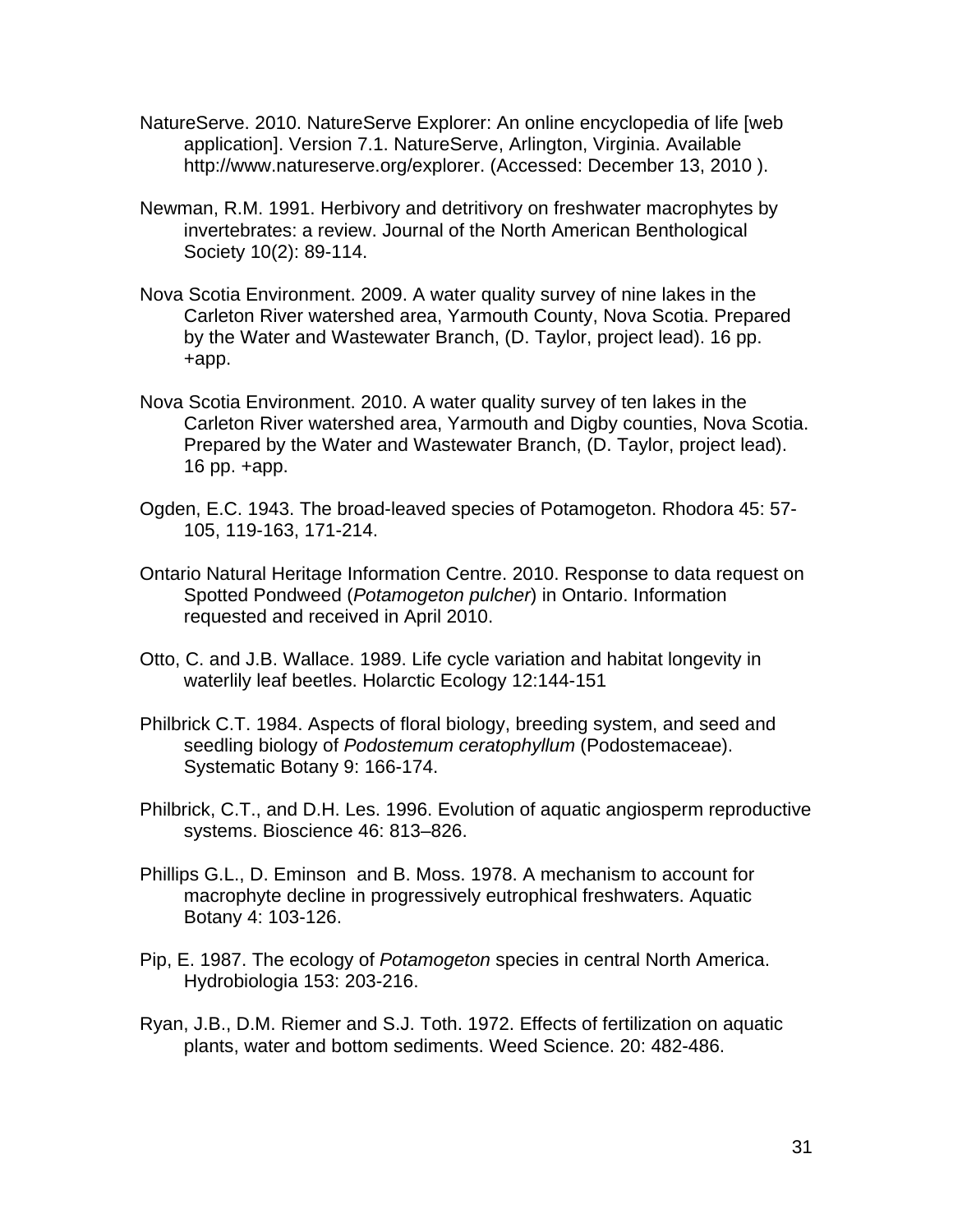- Sand-Jensen K., E. Jeppesen, K. Nielsen, L. Bijl, L. Hjermind, L. W. Nielsen and T. M. Iversen. 1989. Growth of macrophytes In lowland streams and ecosystem consequences. Freshwater Biology 22: 15-32.
- Sand-Jensen, K., T. Riis, O. Vestergaard and S. E. Larsen. 2000. Macrophyte decline in Danish lakes and streams over the past 100 years. Journal of Ecology 88:1030-1040.
- Scales, P. and A. Bryan. 1979. Transport of *Myriophyllum spicatum* fragments by boaters and assessment of the 1978 boat quarantine program. Studies on Aquatic Macrophytes 27. Water Investigations Branch, British Columbia Ministry of Environment.
- Sheldon, S.P. 1987. The effects of herbivorous snails on submerged macrophyte communities in Minnesota lakes. Ecology 68: 1920-1931.
- Schiemer, F. and M. Prosser. 1976. Distribution and biomass of submerged macrophytes in Neusiedlersee. Aquatic Botany 2: 289-307.
- Scribailo, R.W. and M.S. Alix. 2002. New Records with ecological notes for rare aquatic vascular plants in Indiana. Part I. Rhodora 104: 373-395.
- Sculthorpe, C.D. 1967. The biology of aquatic vascular plants. New York, St. Martin's Press.
- Setälä, H. and I. Mäkelä. 1991. *Galerucella nymphaeae* (Col, Chrysomelidae) grazing increases *Nuphar* leaf production and affects carbon and nitrogen dynamics in ponds. Oecologia 86: 170-176.
- Smits, A.J.M., R. van Ruremonde and G. van der Velde. 1989. Seed dispersal of three nymphaeid macrophytes. Aquatic Botany 35: 167-180.
- Spence, D.H.N. and H.M. Dale. 1978. Variations in the shallow water form of Potamogeton richardsonii induced by some environmental factors. Freshwater Biology 8:251-268.
- Spence, D.H.N. and J. Chrystal. 1970. Photosynthesis and zonation of freshwater macrophytes II: adaptability of species of deep and shallow water. New Phytologist 69: 217-227.
- Spence, D.H.N., T.R. Milburn, M. Ndawula-Senyimba and E. Roberts. 1971. Fruit biology and germination of two tropical *Potamogeton* species. New Phytologist 70:207-212.
- Spencer W. and G. Bowes. 1993. Ecophysiology of the world's most troublesome aquatic weeds. Pages 39-73 in Pieterse AJ, Murphy KJ, eds. Aquatic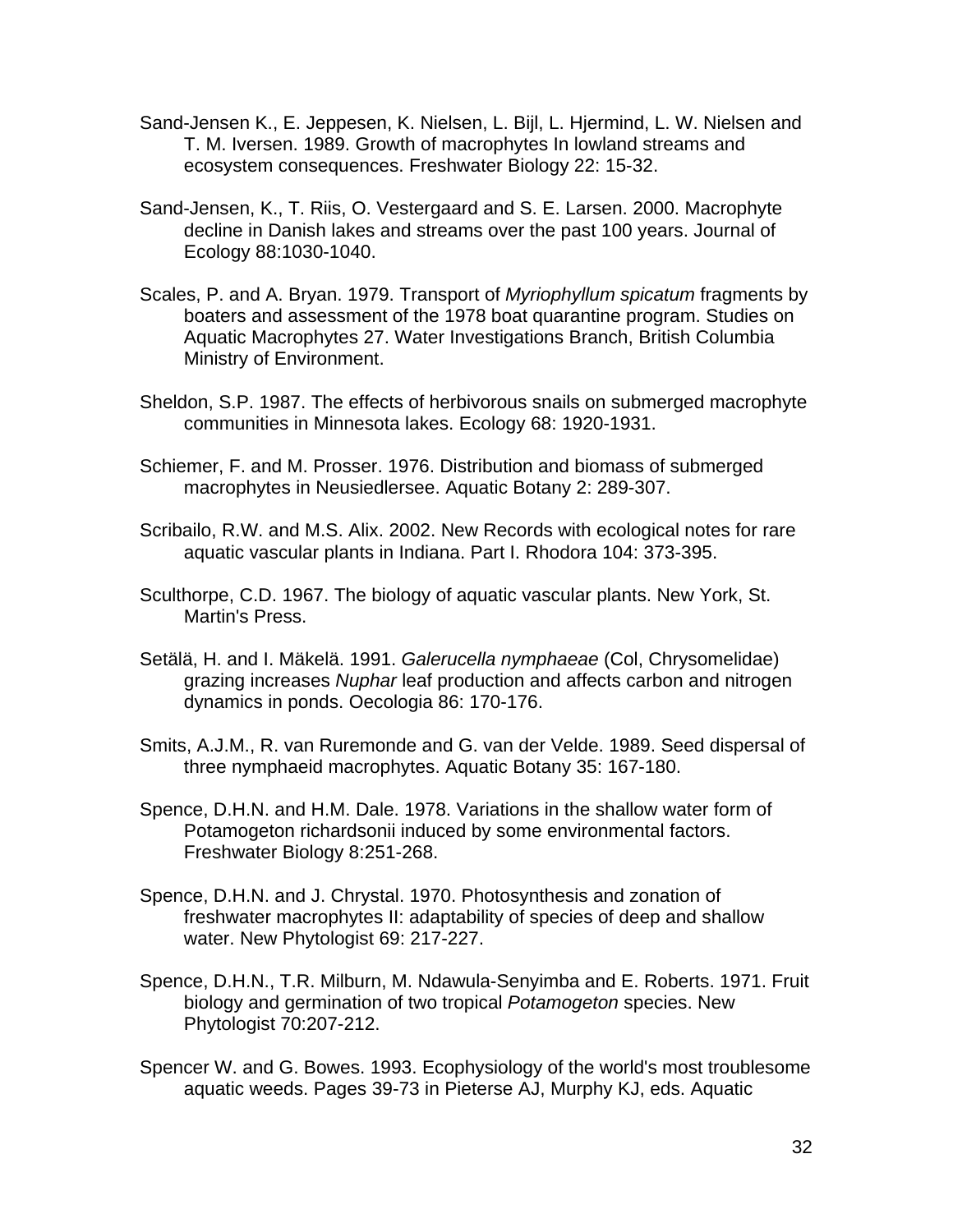weeds: the ecology and management of nuisance aquatic vegetation. New York, Oxford University Press.

- Stoops, C.A., P.H. Adler and J.W. McCreadie. 1998. Ecology of aquatic Lepidotera (Crambidae: Nymphulinae) in South Carolina, USA. Hydrobiologia 379: 33-40.
- Takos, M.J. 1947. A semi-quantitative study of Muskrat food habits. Journal of Wildlife Management 5: 1-12.
- van Wijk, R.J. 1988. Ecological studies on *Potamogeton pectinatus* L. I. General characteristics, biomass production and life cycles under field conditions. Aquatic Botany 31: 211-258.
- Van Wijk, R.J. 1989. Ecological studies on *Potamogeton pectinatus* L. III. Reproductive strategies and germination ecology. Aquatic Botany 33: 271- 299.
- Whitfield, C.J., J. Aherne, S.A. Watmough, P.J. Dillon and T.A. Clair. 2006. Recovery from acidification in Nova Scotia: temporal trends and critical loads for 20 headwater lakes. Canadian Journal of Fish and Aquatic Sciences 63: 1504-1514.
- Wiegleb, G. 1988. Notes on pondweeds outlines for a monographical treatment of the genus *Potamogeton* L. Feddes Repertorium 99: 249-266.
- Wiegleb, G. and H. Brux. 1991. Comparison of life history characters of broadleaved species of the genus *Potamogeton* L. I. General characterization of morphology and reproductive strategies. Aquatic Botany 39: 131-146.
- Wiegleb, G., H. Brux and W. Herr. 1991. Human impact on the ecological performance of *Potamogeton* species in northwestern Germany. Vegetatio 97: 161-172.
- Wiegleb, G. and Z. Kaplan. 1998. An account of the species of *Potamogeton* L. (*Potamogetonaceae*). Folia Geobotanica 33: 241–316.
- Williams, K.K. 1997. A new site in Maine for Spotted Pondweed (*Potamogeton pulcher* Tuckerm.). Northeastern Naturalist 4(2): 103-104.
- Wisconsin Department of Natural Resources. 2009. Endangered Resources Program Species Information: Spotted Pondweed (*Potamogeton pulcher*). Website:http://dnr.wi.gov/org/land/er/biodiversity/index.asp?mode=info&Grp =20&SpecCode=PMPOT030W0 [Accessed December 2010].